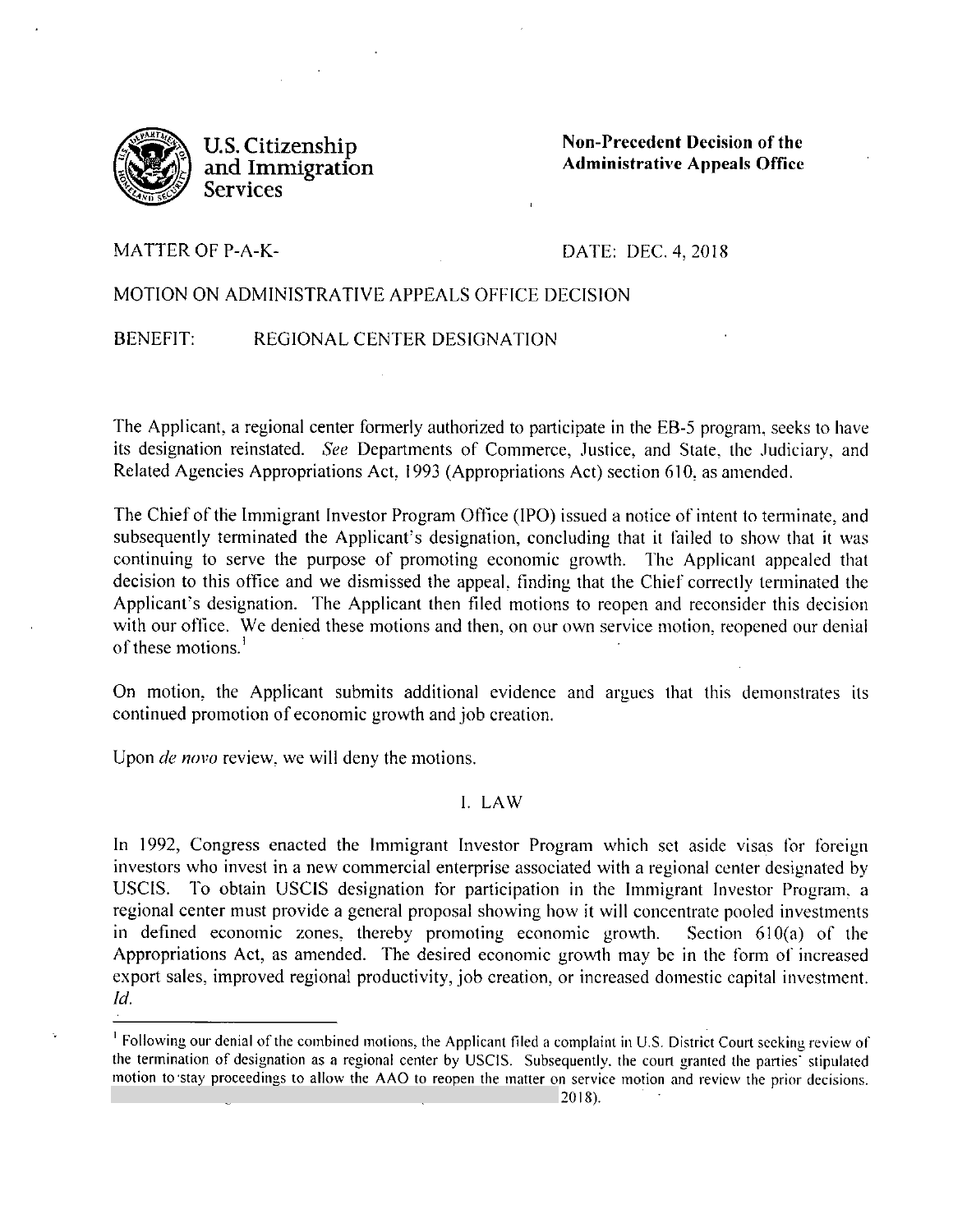*Matier of P-A-K-*

.

The proposal for a regional center must contain information concerning the kinds of commercial enterprises that will receive capital from investors, the jobs that will be created directly or indirectly as a result of such capital investments, and the other positive economic effects such capital investments will have. Id.

Once the regional center is designated, in order to continue to participate in the Immigrant Investor Program it must "provide USCIS with updated information annually. and/or as otherwise requested by USC!S, to demonstrate that the regional center is continuing to promote economic growth, including increased export sales, improved regional productivity, job creation, and increased domestic capital investment in the approved geographic area." 8 C.F.R. § 204.6(m)(6)(i)(B). If the regional center does not submit the required information or upon a determination it no longer serves the purposes of promoting economic growth. USCIS will issue a notice of intent to terminate (NOIT) the regional center's designation allowing participation in the immigrant investor program. 8 C.F.R.  $$204.6(m)(6)(ii).$ 

### **11.** DETAILED TIMELINE AND PROCEDURAL HISTORY

The Applicant, through its former principal, submitted an application for regional center designation in June 2010. After a series of actions,<sup>2</sup> USCIS approved the application and its accompanying hypothetical project<sup>3</sup> in June 2013. Beginning in 2014, individual immigrant investors began filing petitions based on their investments in the Applicant's new commercial enterprises (NCEs), and and both of which planned to both of which planned to pool investor funds and lend them to the job creating entity (JCE), The JCE was to use the funds for the construction and development of a mixed-use facility in downtown

 $<sup>2</sup>$  In January of 2011. USCIS denied the application, but subsequently reopened it two months later. After a notice to the</sup> Applicant of our intent to deny the application (NOID) and subsequent request for evidence (RFE). USCIS again denied the application. USCIS once more reopened the application and over the course of 2012, issued three additional RFEs. In 2013. USCIS eventually approved the application. which included a proposal for a hypothetical project called

involving the development and on-going operation of a mixed-use property located in Washington.

 $^3$  A "hypothetical project" proposal is one not supported by a comprehensive business plan, as opposed to an "actual project" proposal that is supported by a detailed plan. USCIS Policy Memorandum PM-602-0083. EB-5 *Adjudications Policy* 14 n.2 (May 30, 2013). https://www.uscis.gov/laws/policy-memoranda. In *Matter of Ho,* 22 l&N Dec. 206 (Assoc. Comm'r 1998), we held a "comprehensive business plan" is one that is "sufficiently detailed to permit the Service to draw reasonable inferences about the job-creation potential." We stated that ''at a minimum. the plan should include a description of the business, its products and/or services. and its objectives."' We described specific details that should be part of a comprehensive plan, e.g., a market analysis. including the names of competing businesses and their relative strengths and weaknesses, a description of the target market and prospective customers of the new commercial enterprise, and the marketing strategies of the business. We found that "[m]ost importantly, the business plan must be credible."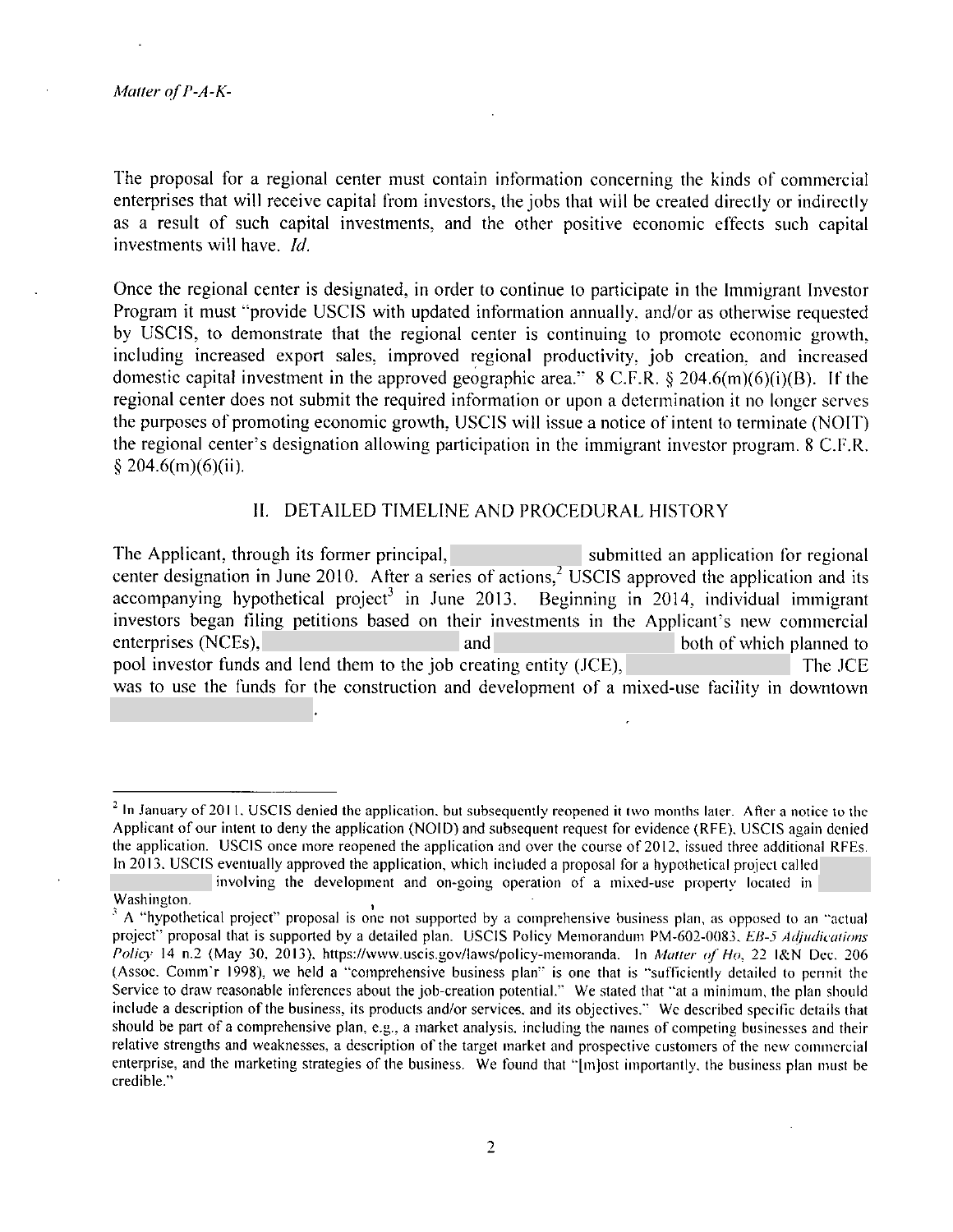On 2015, the U.S. Securities and Exchange Commission (SEC) filed a complaint in the U.S. District Court for the Western District of Washington (district court) against the Applicant, several related entities, and the Applicant's principal, The complaint alleged the defendants sold securities to finance specific real estate development projects, but that misappropriated or diverted millions of dollars in investor funds for other real estate projects or his personal use. In of 2015, the district court granted an injunction freezing the assets of the Applicant and its related entities and appointed a receiver tasked with managing them.<sup>4</sup>

On December 24, 2015, the Chief issued a notice of intent to terminate the Applicant's regional center designation atler finding that the regional center no longer served the purpose of promoting economic growth as evidenced by the activities detailed in the SEC action and its underlying allegations. Following the Applicant's timely response, the Chief terminated its regional center designation on 2016, finding that it was not continuing to promote economic growth due to its lack of credibility, its diversion of investor funds, and the absence of required monitoring and oversight. In April 2016, the Applicant appealed the termination and submitted additional evidence -showing new developments regarding the proposed projects. Aller considering the totality of the record, we dismissed the appeal on November 2. 2016, finding that the Chief correctly determined that the Applicant was not continuing to promote economic growth. In December 2016, the Applicant filed combined motions to reopen and reconsider our appellate decision. In  $\sim$  2017,

pleaded guilty to two federal felonies related to his actions as the principal of the Applicant, conspiracy to commit wire fraud and scheming to conceal information from the federal government, and agreed to pay over \$24 million in restitution. We denied the Applicant's motions in June 2017, affirming our prior determination.<sup>5</sup>

In June 2018, we issued a service motion reopening these motions. This is the matter before us. For reasons discussed below, we will again deny these motions and affirm our decision terminating the Applicant's regional center designation.

# Ill. TERMINATION, MOTIONS, and FINALITY

When USCIS determines that an applicant is not promoting economic growth and terminates its designation as a regional center, the applicant may file an appeal.  $8 \text{ C.F.R.}$   $8 \text{ } 204.6 \text{(m)}(6)$  (v). Where, as in this case, we uphold a regional center's termination and dismiss the appeal, the applicant may file a motion to reopen or to reconsider our appellate decision: however, such a filing does not stay execution of our prior decision. *See* 8 C.F.R. § 103.5(a)(l )(iv); *see also Pablo v. INS,*  72 F.3d 110, 113 ( $9<sup>th</sup>$  Cir. 1995). Instead, our dismissal of an applicant's appeal constitutes final agency action, ending the approval of the regional center to participate in the EB-5 program.

<sup>&</sup>lt;sup>4</sup> The purpose of appointing a receiver is to recover and protect funds and other assets the defendants have obtained in connection with the fraud and distribute those assets to injured investors if a determination of liability is made. *See* Fast Answers, U.S. Securities and Exchange Commission, https://www.sec.gov/fast-answers/answersrccoverfundshtm.htrnl (last accessed Nov. 9.2018).

<sup>~</sup> A detailed timeline is attached as Appendix A.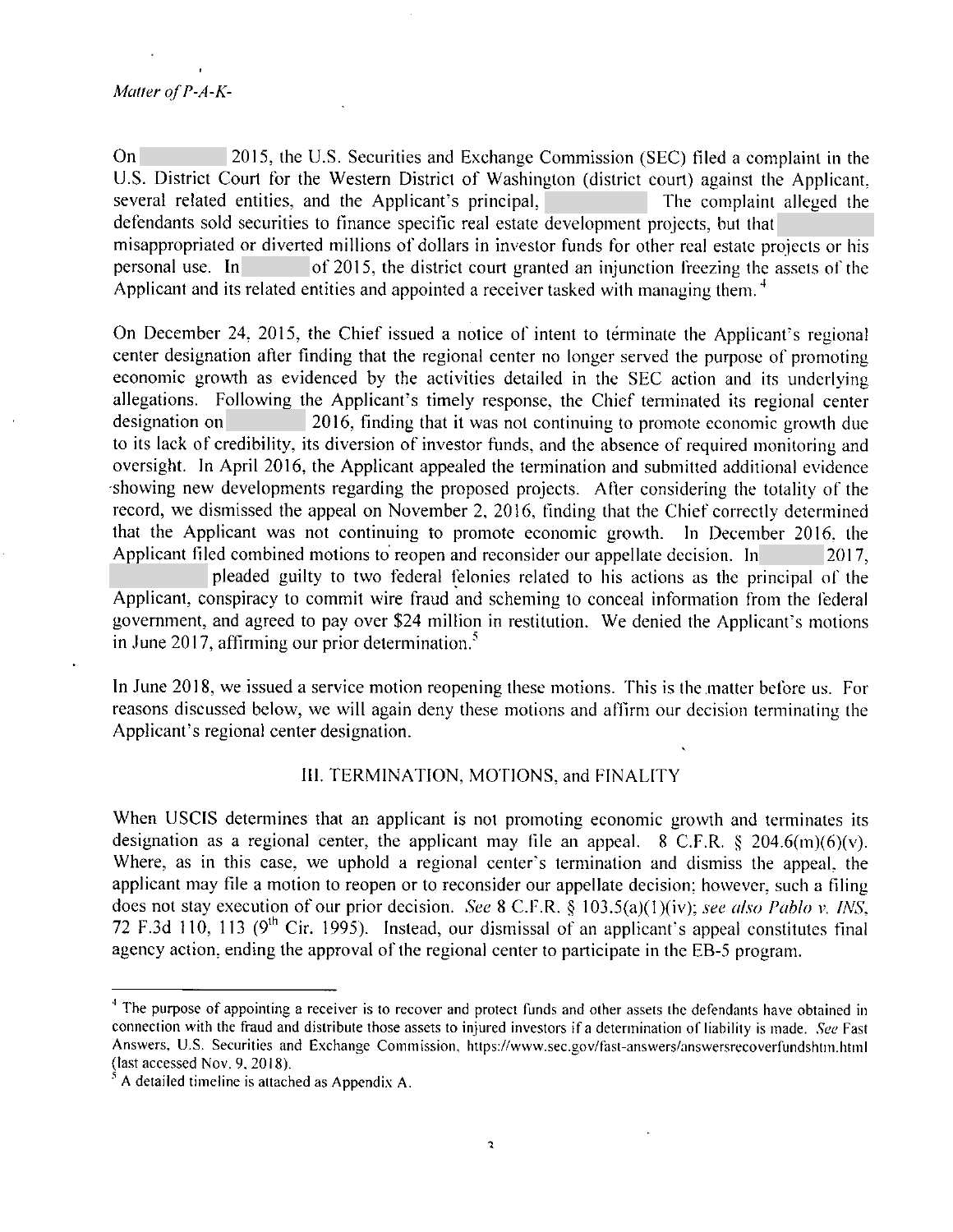While the AAO may reopen on Service motion at any time, the reopened proceedings do not reset the scope of our review. In reopening a case, we generally look at whether the original decision was factually or legally in error at the time it was issued. *See.8* C.f.R. 103.5(a)(2), (3), and (5); *cf INS v. Ahudu,* 485 U.S. 94, 108 (1988) ("[T]he [NS [now USClS] has some latitude in deciding when to reopen a case. The INS should have the right to be restrictive. Granting such motions too freely will permit endless delay ... by aliens. creative and fertile enough to continuously produce new and material facts sufficient to establish a prima facie case.").

As noted above, we dismissed the Applicant's appeal in November 2016, determining that the record before us, viewed in its entirety, failed to establish that the Applicant was continuing to promote economic growth. We found that, as of the time of that decision, the Applicant had not claimed or documented any past actions suggesting it had promoted economic growth since the time of its regional center designation in 2013. Further, while we considered the Applicant's statements and evidence regarding its plans for future promotion of economic growth, we found the record insufficient to show that the projected job growth would more likely than not occur. We noted that the Applicant had not refuted concerns relating to past mismanagement and the alleged diversion of investor funds, nor had it offered any examples of positive effect on the economy to be weighed against such negative factors.

ln June 2017, we denied the Applicant's combined motions to reopen and reconsider, affirming our appellate decision. In doing so, we found that the Applicant's motion to reconsider did not demonstrate that our analysis was incorrect based on the record that existed at the time of adjudication. *See* 8 C.F.R.  $\S$  103.5(a)(3). Further, we noted that actions while principal of the Applicant had resulted in two federal felony convictions.<sup>8</sup> We also considered the new information and evidence presented in the Applicant's motion to reopen regarding its expenditures and the viability of its future activities, but found it insufficient to outweigh the negative considerations in this case and demonstrate that it was continuing to promote economic growth.

We have now reopened the Applicant's motions. In order to continue participating in the EB-5 program, a regional center must satisfy certain reporting requirements and show that it is "continuing to promote economic growth." 8 C.F.R. § 204.6(m)(6). Given these requirements and the finality of our appellate decision described above, in this proceeding we will consider whether the Applicant has documented it was continuing promotion of economic growth prior to and at the time of termination of its designation.

6 *See* 

4

U.S. 2017.

Department of Justice, The United States Attorney's Office. Western District of Washington, https://www.justice.gov/usao-wdwa/pr/ (last visited Nov. 29, 2018).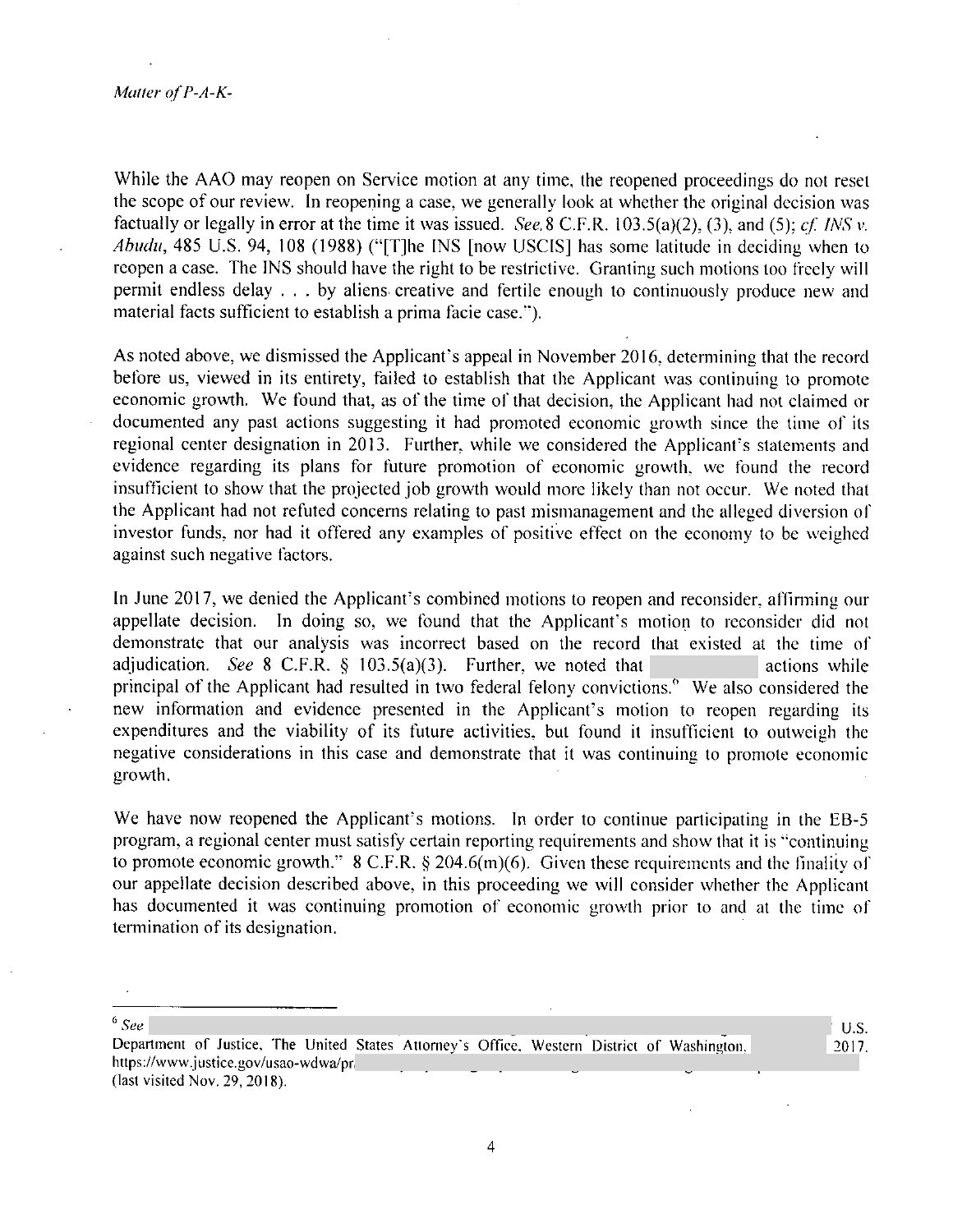# IV. RESPONSE TO SERVICE MOTION

As noted above, in June 2018, we reopened the Applicant's prior motions and provided an opportunity to submit a brief and additional evidence. In its August 2018 response, the Applicant presented additional evidence and argues that it continues to promote economic growth and job creation in the metropolitan area. Specifically, it references the construction of the project, the revenue stream it anticipates generating once that the project is operational, and a newly identified project within the Applicant's designated geographic and industry scope.

The Applicant also now submits a copy of an application to amend its regional center designation that it filed with !PO after the AAO reopened the previously denied motions. We note that while the AAO notified the Applicant that a change in ownership would require an amendment filing, the amendment actually filed included plans for a new project. Although the supporting evidence submitted will be addressed below, the amendment itself is not ripe for AAO review. *See* 8 C.F.R. § I 03.3(a) (providing .for the AAO's appellate review of unfavorable decisions); *see* USCIS Form 1- 924, Instructions for Application for Regional Center Designation Under the Immigrant Investor Program (ver. 12/23/2016) (describing the filing of an amendment to a previously approved regional center, the different decisions that may follow, and the availability of an appeal if the amendment is denied). As a separate matter that is pending before another USCIS office, we will not make any findings regarding the merits of the amendment or its supporting evidence. *See Louisiana Philharmonic Orchestra v. I.NS.,* 248 F.3d 1139 n.4 (5th Cir. 2001) (equating the relationship between the original USCIS office and the AAO to the relationship between a district court and a court of appeals).

The Applicant additionally submits a declaration from vice vice president of development and construction for doing business as the , general contractor agreement for the project, revised budget for the project, visual status update, and June photographs of the hotel and apartment components of the project. The Applicant also provides a declaration from its current principal, and a letter of support from **the support of the set of support from**  $\alpha$ , its former receiver.

declaration summarizes the project construction allegedly consistent with the plans in place as of September 2016, when the assumed responsibility for construction. He states that the project has been under full construction pursuant to the general contractor agreement submitted in support of his declaration. He provides a series of photographs showing construction of the apartment floors of the project. indicates that the Applicant had expended funds for a certain amount of work, including excavation, structural engineering work, and architectural design, prior to the receiver assuming control of the project.

| declaration details                                       | assumption of ownership and        |
|-----------------------------------------------------------|------------------------------------|
| control of the Applicant pursuant to the district court's | 12016 order and its actions since. |
|                                                           |                                    |

is simultaneously the chief executive officer and manager of and the chief financial officer and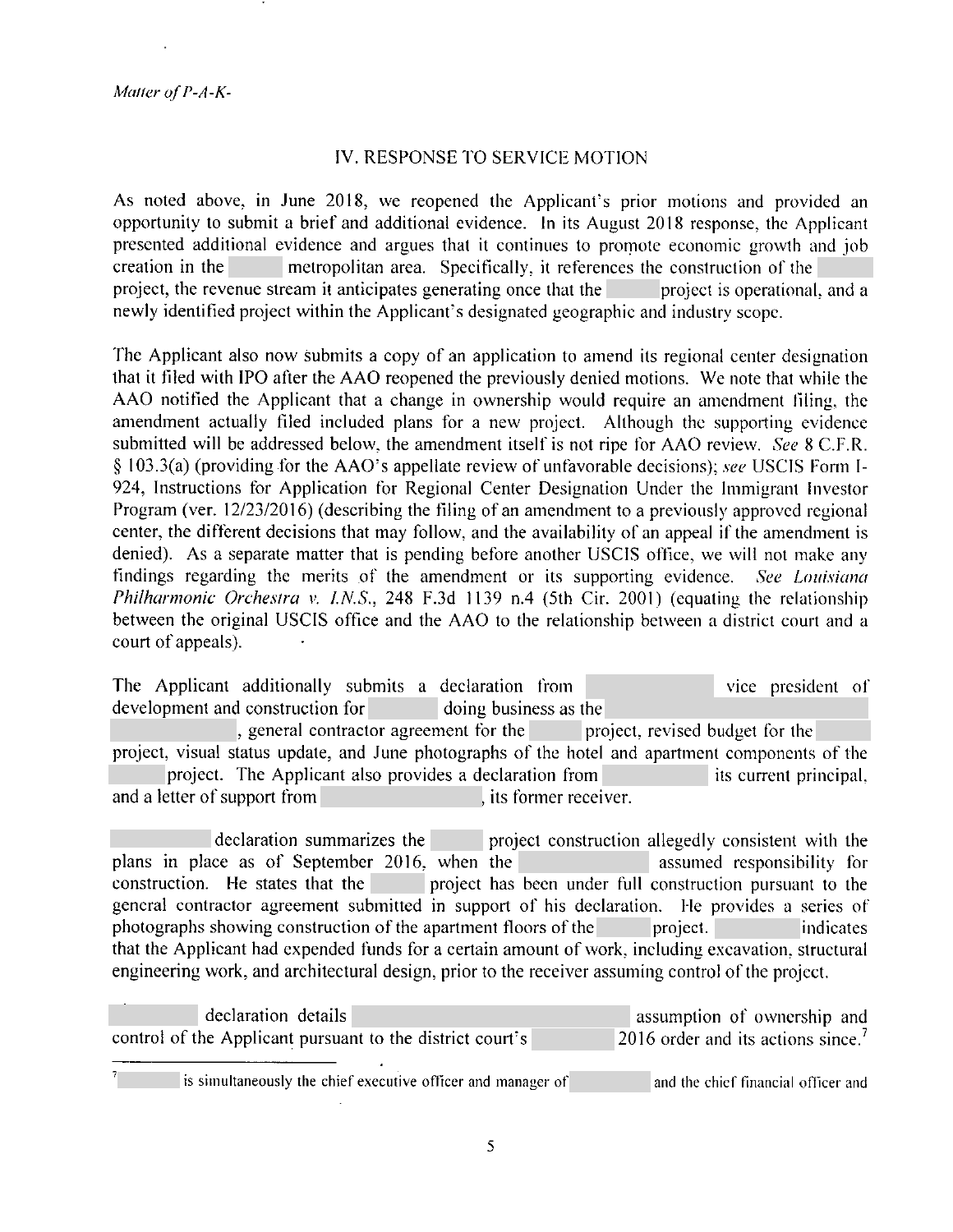#### *Malter of I'-A-K-*

.

also states that in the first year of operations, slated to begin in early 2019, "the is expected to generate \$7,992,834 in net revenue from both the apartment and hotel components." The record lacks corroborative evidence, such as a current market analysis, feasibility study, or other relevant documentation, demonstrating the project is more likely than not to realize this income.<sup>8</sup>

also identifies a new development project, the which he describes as the construction of an 18-storytower with both hotel and residential components to be funded by up to \$49.5 million in EB-5 capital to be raised by the Applicant, should its designation be reinstated. He states that and the have been in discussions with the property owner, but provides no evidence demonstrating forward progress in project development. He further cites to a study commissioned by indicating that this project would result in the creation of more than 1,000 jobs, increase investment in the region, and result in annual growth in the regional economy. However, the record lacks a general proposal for this project supporting this analysis. Statements made without supporting documentation are of limited probative value and we do not find descriptions alone to be sufficient to support his assertions. We also note that

like focuses on developments that occurred alter the termination of the Applicant's regional center designation. He does not address how the Applicant was continuing to promote economic growth at the time of the Chief's termination of the designation or when we rendered our decision on the appeal, which constituted the final agency action. Nor docs he contend that our decision at that time was incorrect.

In statement of support he emphasizes that as of October 2015 the physical site of the project had been acquired, architectural and construction plans prepared, and more than \$1,000,000 of construction work completed. He then details the restructuring and recovery of funds that we addressed in our denial of the Applicant's motion to reopen. does not offer further information, nor does the .Applicant provide other documentation, regarding the pretermination expenditures to address our findings that, as of the termination of its designation, the Applicant failed to demonstrate it was continuing to promote economic growth.

The Applicant's recent response to our service motion claims progress in the construction of the project, as well as that it contemplates future projects that may potentially result in job creation and increased regional productivity.

However, as we discussed above, this forward progress occurs after the Applicant was no longer approved to participate in the EB-5 program. In other words, these recent developments have transpired nearly two years after our final agency action dismissing the appeal in which we upheld

president of the government projects division of the

While the Applicant provides a market analysis as part of the copy of the amendment, it was conducted for a different hotel and reflected market conditions as of 2014. We make no findings regarding the merits of this analysis. but note here that market conditions may have changed in such a manner that the revenues anticipated by may no longer be realized by the project. Thus, it may not be sufficient to support statements.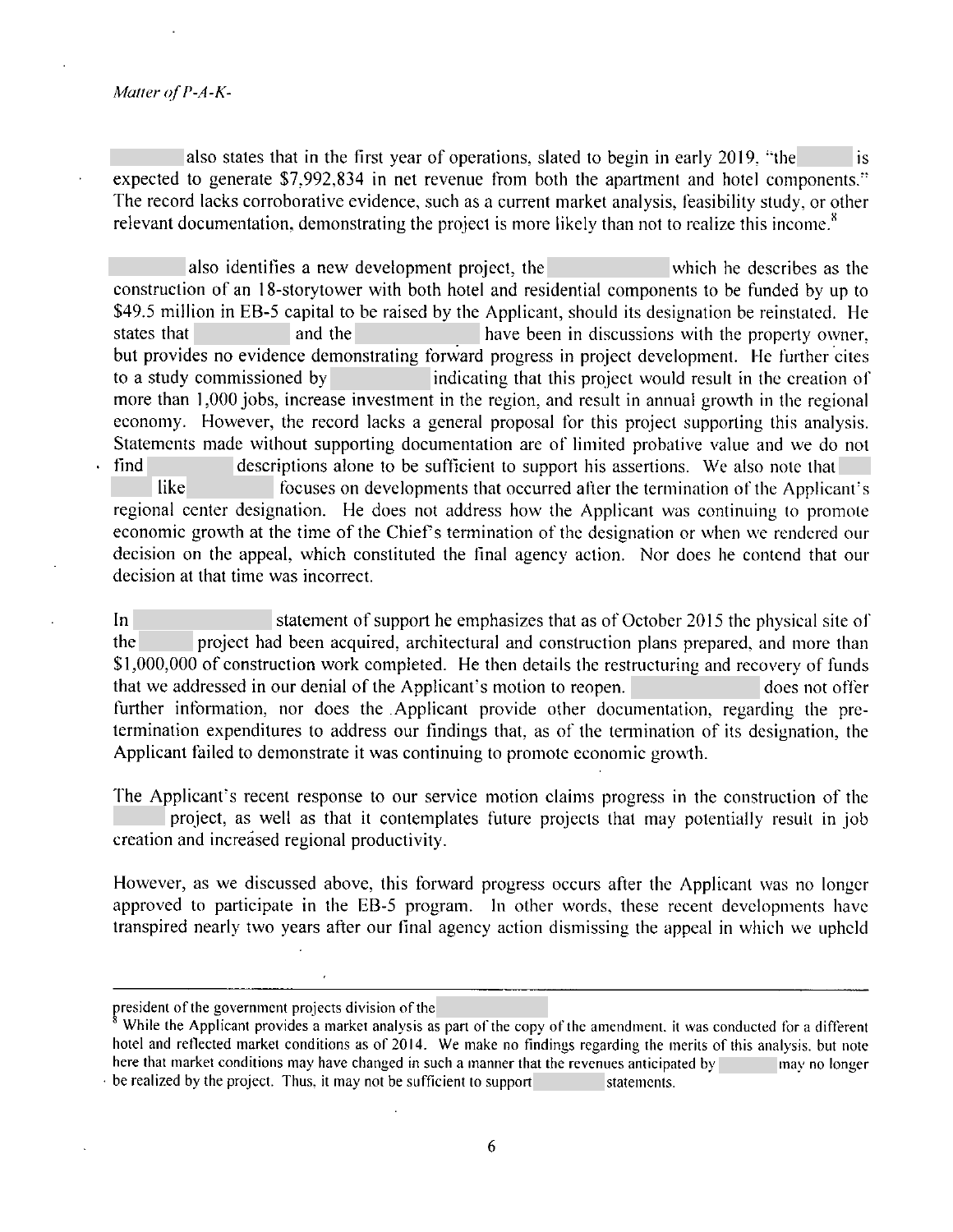the termination of the Applicant's designation as a regional center. $9$  Moreover, the Applicant does not address our previous findings that at the time it was terminated and the appeal dismissed, it had not established it was continuing to serve the purpose of promoting economic growth.

# V. PROMOTION OF ECONOMIC GROWH

Regional centers are designated for the promotion of economic growth and must continue to meet the requirements of section  $610(a)$  of the Appropriations Act as amended, and promote economic growth in a manner that does not conflict with requirements for classification under section 203(b)(5) of the Immigration and Nationality Act (INA), removal of conditions on lawful permanent residence under section 216A of the INA, and implementing regulations following their designation. According to section 610(a) of the Appropriations Act, economic growth includes increased export sales, improved regional productivity, job creation, or increased domestic capital investment. *See also* 8 C.F.R. § 204.6(m)(6)(ii) ("USCIS will issue a notice of intent to terminate the designation of a regional center in the program if ... USCIS determines that the regional center no longer serves the purpose of promoting economic growth, including increased export sales, improved regional productivity, job creation, and increased domestic capital investment.").

The reasons why a regional center may no longer serve the purpose of promoting economic growth are varied and "extend beyond inactivity on the part of a regional center." 75 FR 58962. For example, depending on the facts, a regional center that takes actions that undermine investors' ability to comply with EB-5 statutory and regulatory requirements such that investors cannot obtain EB-5 classification through investment in the regional center may no longer serve the purpose of promoting economic growth. *See* Section 610(a)-(b) of the Appropriations Act (stating that one purpose of a regional center is to concentrate pooled investment in delined economic zones and accomplishing such pooled investment by setting aside visas for aliens classified under section  $203(b)(5)$  of the INA). Likewise, a regional center that fails to engage in proper monitoring and oversight of the capital investment activities and jobs created or maintained under the sponsorship of the regional center may no longer serve the purpose of promoting economic growth in compliance with the Program and its authorities.

When derogatory information arises—such as evidence of inaction, mismanagement, theft, or fraud by the regional center or related entities-USCIS weighs all relevant factors in the totality of the circumstances to determine whether the regional center is continuing to serve the purpose of promoting economic growth. Such factors may include the seriousness of the derogatory information, the degree of regional center involvement in the activities described in the derogatory information, any resulting damage or risk imposed on investors and the economy, as well as any mitigating, corrective, or restorative actions taken or forthcoming to redress the situation.

<sup>&</sup>lt;sup>9</sup> We note that the Applicant could have sought new designation as a regional center at any time with the new facts and evidence of the developments and changed economic plans. even before the AAO dismissed the appeal in November 2016.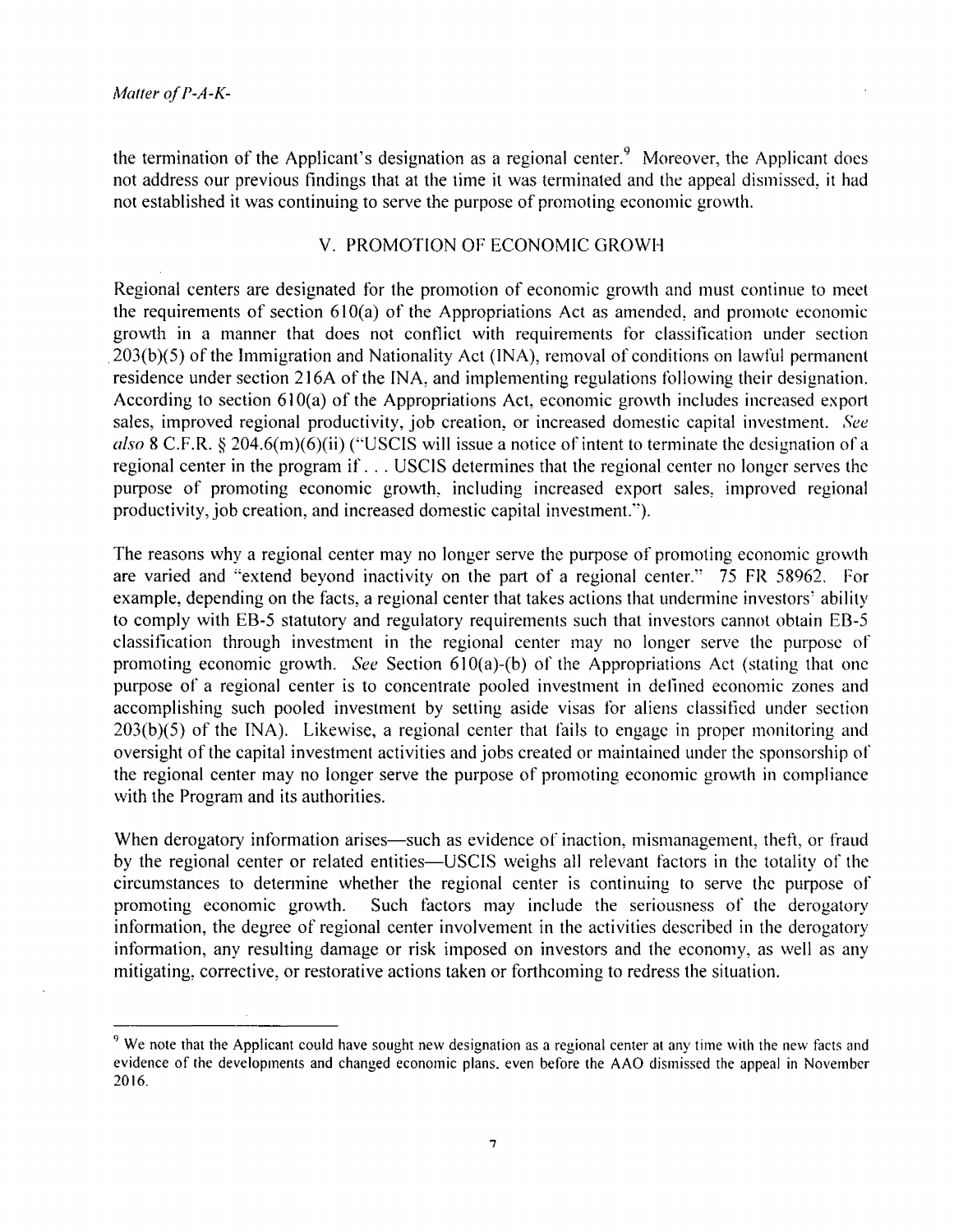In addition, common sense dictates that USCIS cannot be compelled to maintain a malfeasant entity in the EB-5 program indefinitely and regardless of how egregious its acts may be. It would be absurd to suggest, for example, that USCJS could not terminate a regional center's dcsignation 'due to clear evidence of widespread criminal activity simply because there is some evidence of economic growth. Congress authorized USCIS to designate regional centers to pool immigrant investor funds for the purpose of creating jobs and promoting economic growth. USCIS would ill serve that purpose by turning a blind eye to bad acts within the EB-5 program; we are responsible for ensuring the fundamental integrity of the EB-5 program.

This is not to suggest, however, that a regional center should be subject to termination for any and all actions, whether negligent, reckless, or criminal, made by any of the entities under its authority. If one of a number of NCEs relating to a regional center, for example, is engaged in improperly diverting a small percentage of its investor funds, and the regional center has been exercising proper supervision over the NCE's activities, and takes prompt voluntary corrective action when it learns of the impropriety, termination of the regional center's designation would likely not be warranted. On the other hand, if an NCE is engaging in wide-scale fraud, such that the investors' funds are not used for investment purposes, and the regional center is turning a blind eye to these activities, then termination would be appropriate under those circumstances.

### A. Positive Factors

1. Remedial Efforts and Change in Ownership

The record establishes that the court-appointed receiver made significant remedial efforts during his tenure. It contains documentation from the district court and the receiver indicating that was removed as a principal of the Applicant and no longer controls its activity or investor funds. Additionally, the receiver oversaw the transfer of ownership to an EB-5 management company that has overseen other projects, which has now taken control of the Applicant. Further, the record contains district court materials demonstrating that the Applicant is no longer in receivership and that a portion of misappropriated funds has been recovered. We consider this activity, in aggregate, a positive factor to be weighed against negative factors discussed below.

2. Current and Prospective Economic Activity

As noted above, the Petitioner's response to our service motion includes declarations and statements, along with a revised budget for the project, a visual status update, and photographs. The information provided regarding the Applicant's recent and current construction efforts and its contemplation of future projects indicates that it has engaged in economic activity and that it may prospectively do so.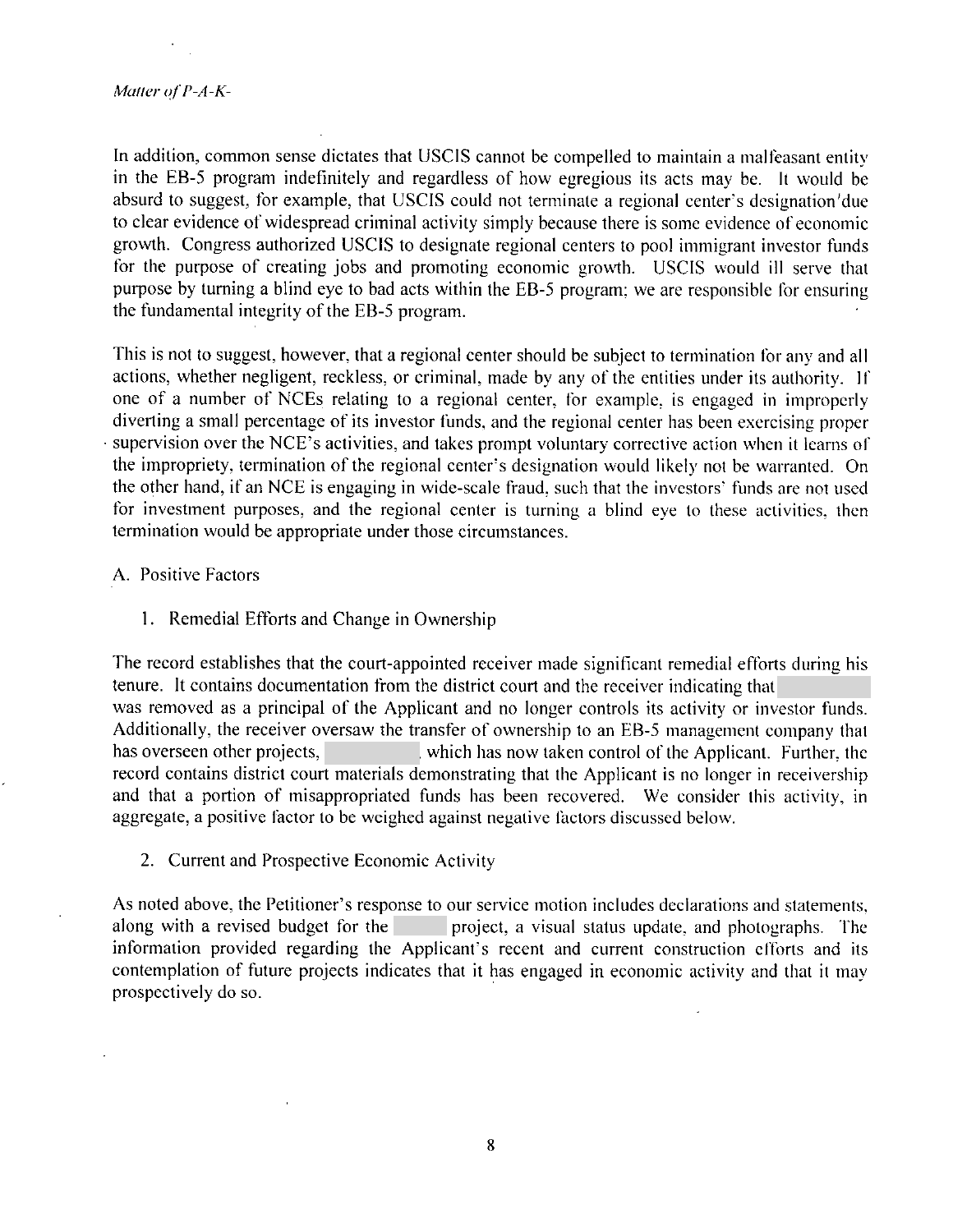- B. Negative Factors
	- l. Regional Center's Lack of Oversight

USCIS initially designated the Applicant as a regional center with as its principal. As discussed, pied guilty in 2017 to two federal felonies related to his actions while managing the Applicant. He admitted to defrauding immigrant investors, federal regulators, and institutional investors. In  $\sim$  2017, he was sentenced to four years in prison for these actions.<sup>10</sup> 2017, he was sentenced to four years in prison for these actions.  $10$ While not liable for **criminal actions**, the Applicant does bear responsibility for the environment in which they occurred. was able to divert tens of millions of dollars of EB-5 investor capital away from their authorized use and submit falsified documents to the government of the United States and financial institutions without any apparent check or notice by the Applicant. The record describes no action voluntarily taken by the Applicant to notify appropriate authorities, audit financial records, or validate claims made on its behalf, prior to the appointment of the receiver.

The court-appointment of a receiver and subsequent transfer of regional center ownership revised the Regional Center's ownership structure—it did not grant the new owners a fresh or different designation nor absolve the Regional Center for the previous principal's past wrongdoings. Even with the change in ownership, USCIS considers the Applicant's performance from the date of its initial designation, rather than the date that took ownership of the entity, to determine whether it was continuing to serve the purpose of promoting economic growth and job creation. Accordingly, past wrongdoings remain a negative factor to be weighed in the balance. In addition, we note that the Applicant has not identified any other steps it has implemented to protect investor funds from similar abuses in the future.

2. Continued Promotion of Economic Growth not Supported by Record

As previously noted, USCIS considers the Applicant's performance from the date of its initial designation, rather than the date that took ownership of the entity, to determine whether it continues to serve the purpose of promoting economic growth. At the time of our dismissal of its appeal in November 2016, we determined that a number of significant negative factors warranted terminating the Applicant's participation in the EB-5 program. The SEC complaint alleged that the former principal had engaged in fraud and misappropriation of tens of millions of dollars of EB-5 funds; allegations which have proven to be true. The district court had imposed a temporary injunction freezing the Applicant's assets, halting any development that had begun for an unknown period of time. Additionally, the district court appointed a receiver, who initiated efforts to recover some portion of the funds diverted by and sought to preserve the value of the

| $10$ See                         |                                             |                                                                                      |  |  |  |  |  |  |
|----------------------------------|---------------------------------------------|--------------------------------------------------------------------------------------|--|--|--|--|--|--|
|                                  |                                             | U.S. Department of Justice, The United States Attorney's Office, Western District of |  |  |  |  |  |  |
| Washington,                      | 2017. https://www.justice.gov/usao-wdwa/pr/ |                                                                                      |  |  |  |  |  |  |
| (last accessed November 8, 2018) |                                             |                                                                                      |  |  |  |  |  |  |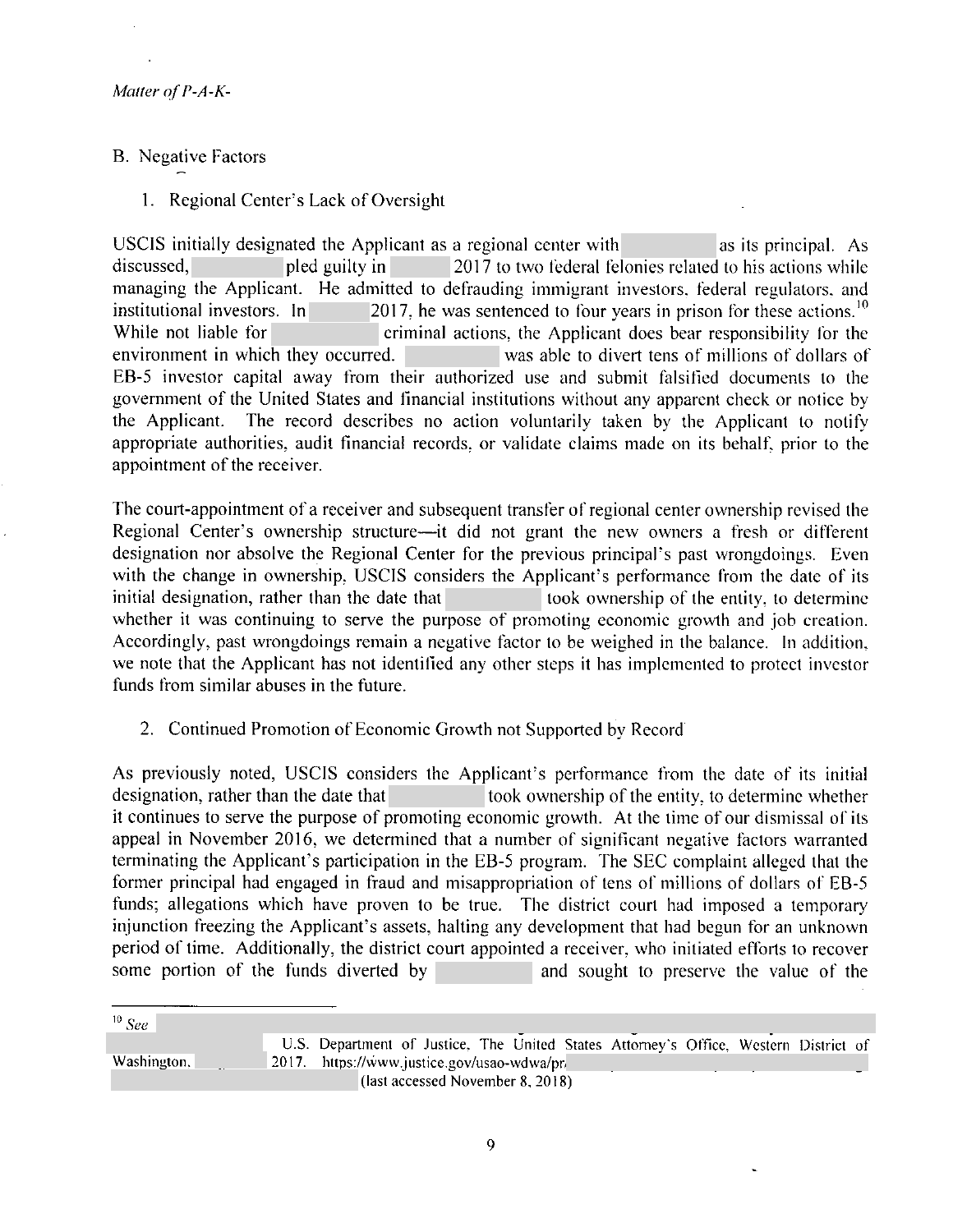receivership property. At the time of our dismissal, the record reflected that the district court had approved the change in ownership, pursuant to the receiver's efforts to sell the project, but it did not demonstrate that this change had been executed. Additionally, the record held organizational documents and a prospective business. plan that the new owners would seek to implement. Most notable, however, was that at that point in time, in November 2016, the record lacked evidence demonstrating that the Applicant had taken actions leading to job creation or other indicators of the promotion of economic growth.

In its combined motions to reopen and reconsider, the Applicant submitted documentation establishing that the change in ownership had been executed. It focused on the prospect of economic growth under its new management, submitting additional documentation of its proposed plans and financing. It also sought to distance itself from the misdeeds of its former principal, asserting that his excision from the company and prohibition from further involvement made his actions "irrelevant" to determining whether the Applicant was continuing to promote economic growth. Although it provided an updated economic impact report analyzing the prospective job creation from completion of the entire project, it did not establish which, if any, of the job creation had occurred prior to our dismissal of its appeal and the termination of its participation in the EB-5 program and whether it had made any expenditures that resulted in increased export sales, increased regional productivity or in generating increased domestic investment.

In its response to our service motion, the Applicant again focuses on actions taken since its management change. In his statement, reiterates claims about expenditures made prior to the appointment of the receiver. However, the evidence in the record does not substantiate these claims. For example, he claims the general contractor on the project recognized payments of approximately \$9,910,000 prior to the cessation of work. He provides the Applicant's initial budget for the project, which reflects a variance in the total bid cost, but does not submit probative evidence supporting his assertion that the NCE paid almost \$10,000,000 to the general contractor, such as invoices or records of payments. The record also fails to establish that any expenditures made prior to the appointment of the receiver have resulted in economic growth. For example, a significant portion of the funds claimed to be expended went to the purchase of land, an activity that does not result in eligible job creation and one whose impact on economic growth is prospective and subjective. $\frac{11}{2}$ 

Between its approval in June 2013 and the appointment of a receiver and freezing of assets in 2015, the Applicant reported no job creation or approved immigrant investor petitions on its Forms I-924A, Supplement to Form I-924.<sup>12</sup> While these forms indicate that the Applicant collected

<sup>&</sup>lt;sup>11</sup> See Talking Points from EB-5 Interactive Series: Expenses that are Includable (Or Excludable) for Job Creation (June 4, 2015) https://www.uscis.gov/sites/default/files/USCIS/Outreach/Notes%20from%20Previous%20Engagements/

Talking-Points-EB-5-lnteractive-Series-Expenses-6-4-15.pdf (last accessed November 14.2018).

 $12$  The Form 1-924A, renamed the Annual Certification of Regional Center since December 23, 2016, is the form designated for regional centers to provide USCIS with updated information to demonstrate that it is continuing to promote economic growth.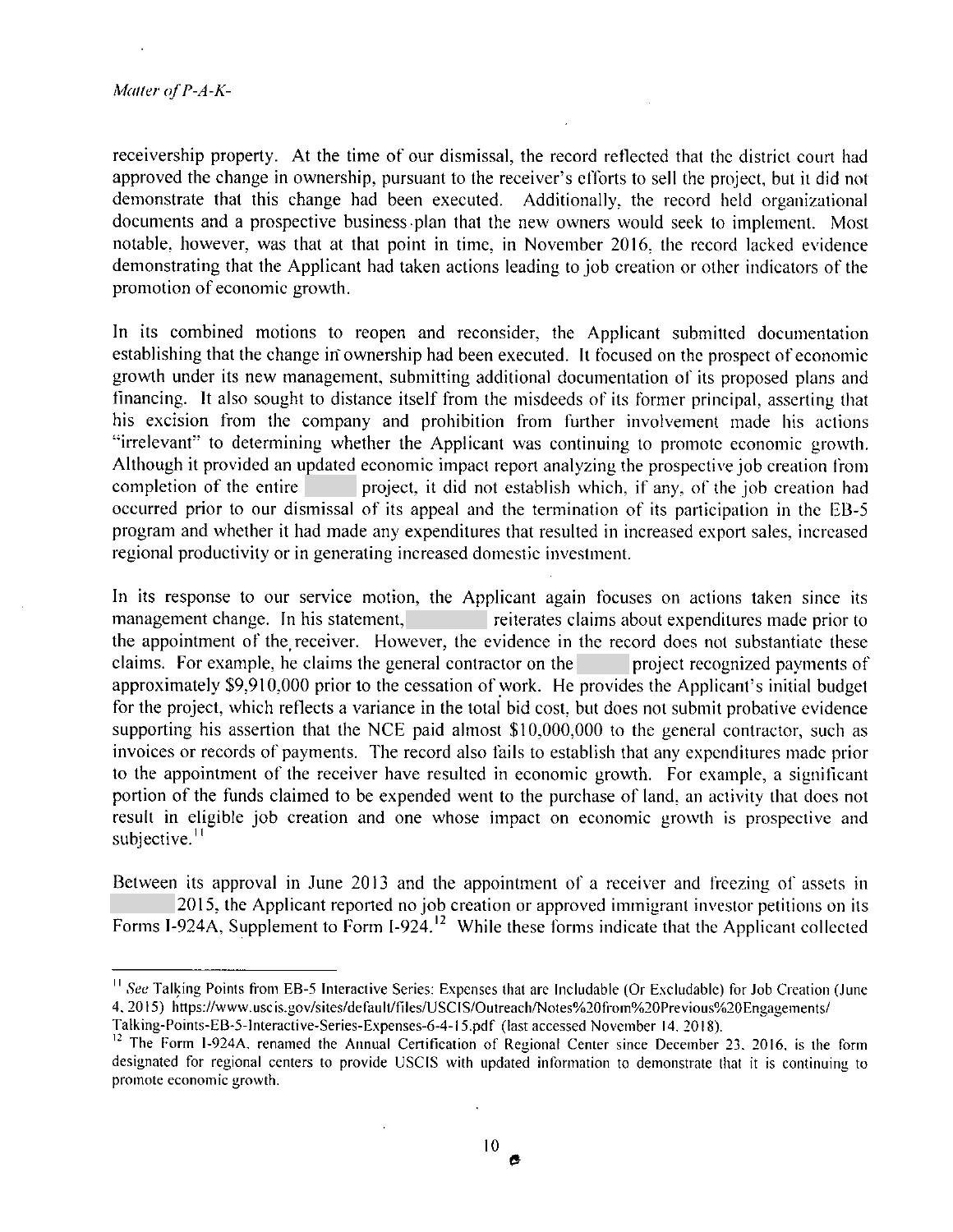EB-5 capital during the same period, the fraudulent activities of during this period call into question the amount, if any, of these funds that were used in the promotion of economic growth. In December 2015, the receiver submitted a revised Form I-924A for fiscal year 2014, reflecting amounts of capital contributed to the two NCEs that differed from what had previously been reported. The Forms I-924A submitted by the receiver for fiscal years 2014 and 2015 identify no job creation.

When viewed in its entirety, it is clear that the Applicant has not continuously engaged in activities that promoted economic growth throughout its history. After receiving its designation, the Applicant took minimal action to promote economic growth prior to the start of the SEC litigation in 2015. Between the asset freeze, receivership, and eventual sale of the project in September 2016, the record does not indicate any appreciable economic growth activity prior to our dismissal of the Applicant's appeal. The strongest evidence of activity promoting economic growth relates to the time period between the dismissal of the appeal in November 2016 and our service motion in June 2018. This activity, however, occurred after the final agency action terminating the Applicant's participation in the program and is, therefore, not probative that the Applicant was engaged in activities that served the purpose of promoting economic growth throughout the relevant time frame.

For the reasons listed above, we cannot conclude that the Applicant has continuously promoted economic growth from the date of its original designation until our dismissal of the appeal upholding the termination. The lack of activity by the Applicant during the period of its participation in the EB-5 program is a significant negative factor.

3. Harm to Investors

Investor eligibility is highly relevant to the purposes of promoting economic growth. A regional center exists, in large part, to pool EB-5 capital so that immigrant investors may demonstrate eligibility for immigrant visa classification through indirect job creation. While our November 2016 decision noted that a regional center's designation is not "contingent" on investors' status, we explained that the fact that its actions imperiled the investors' ability to petition for lawful status is relevant to the overall balancing test and the weight assigned to past misdeeds. In the instant case, the diversion of funds by its former principal, and the resulting organizational restructuring precipitated by his actions, will necessarily render any immigrant investor who has invested in the project ineligible for such classification. Funds provided by investors associated with the Regional center were not properly at risk and were not used for purposes consistent with the 2014 business plan presented to USClS. A petitioner must establish that all eligibility requirements for the immigration benefit have been satisfied from the time of the filing and continuing through adjudication. 8 C.F.R. § 103.2(b)( l).

a. Diversion of Investor Funds

For an immigrant investor, the EB-5 program involves making an at-risk investment of capital into a new commercial enterprise which results in the creation of jobs. *See* 8 C.F.R. § 204.6(j). In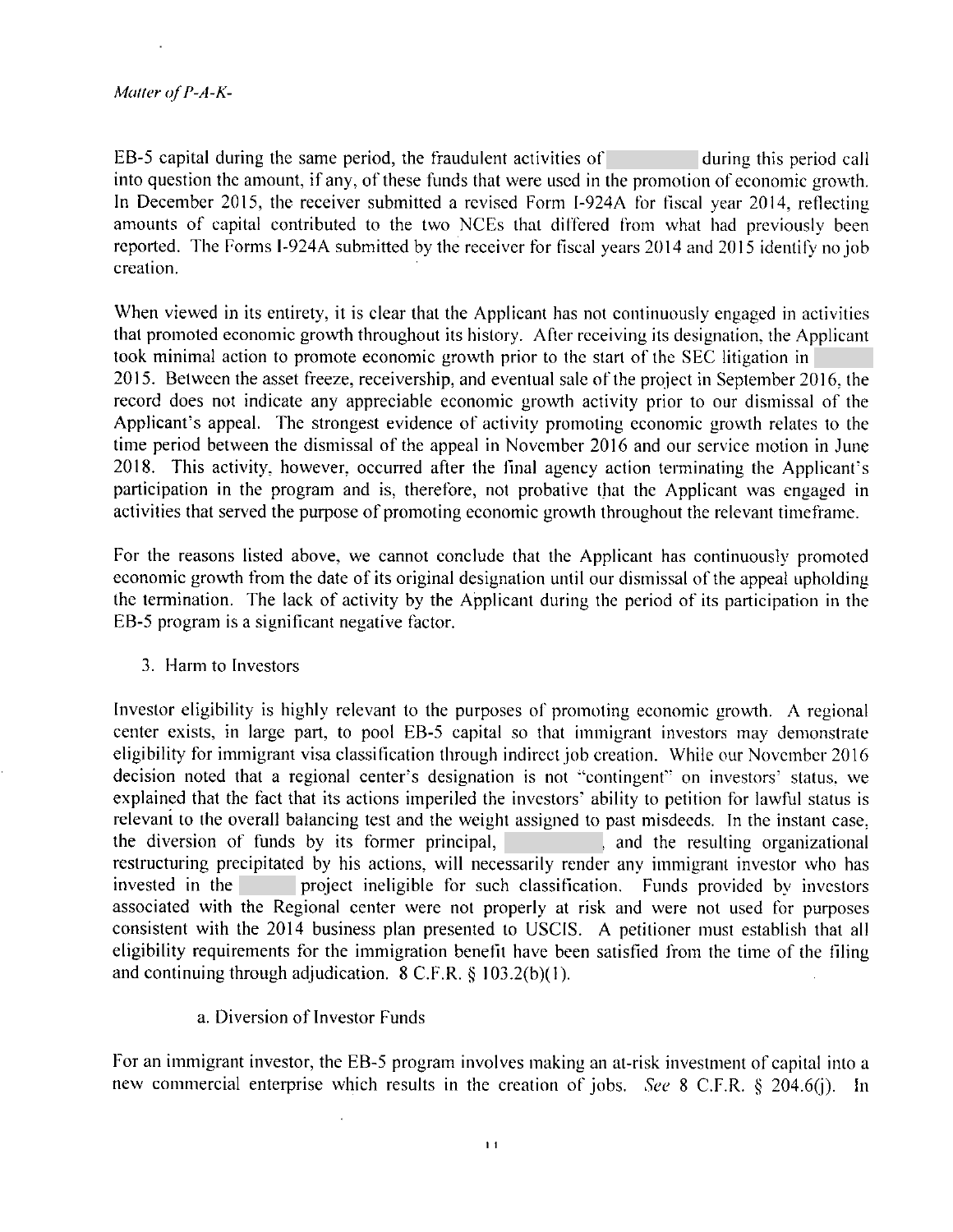situations where the new commercial enterprise is not the job-creating entity, *Matter of Izummi*, as well as USCIS policy, require that, in order for EB-5 capital to be considered properly at-risk, "the full amount of money must be made available to business(es) most closely responsible for creating the jobs upon which EB-5 eligibility is based." *Matter of Izummi*, 22 I&N Dec. 169, 179 (Assoc. Comm'r 1998). As noted in the USCIS Policy Manual, "the payment of administrative fees, management fees, attorney's fees, finders' fees, syndication fees, and other types of expenses or costs by the new commercial enterprise that erode the amount of capital made available to the jobcreating entity do not count toward the minimum required investment amount." USCIS Memorandum, "EB-5 Adjudications Policy", PM-602-0083 , *supra,* p. 16; and 6 USCJS Policy Manual G.2(A)(2), https://www.uscis.gov/policymanual.

Here, as per the SEC complaint, the Applicant's former principal had:

[M]isappropriated approximately \$17.6 million. For example, Defendant misappropriated approximately \$2.5 million of investor funds to purchase a residence in Washington. Further, made cash withdrawals of investor funds totaling approximately \$350,000, including more than \$200,000 withdrawn at 14 different casinos in Washington, Nevada, California, and British Columbia, Canada. Defendants have also misappropriated approximately \$14.7 million of investor funds for use in real estate projects under control through relief defendants and which are unrelated to the projects for which the funds were raised.

The Department of Justice Press Release issued on the occasion of criminal sentencing noted that the Applicant's former principal admitted to using funds in ways that conflict with EB-5 program requirements.

This included approximately \$11.5 million of investor funds that secretly used to pay unauthorized sales expenses, including sales commissions to Asian brokers. The money also went for lavish meals, expensive gifts, and cash withdrawals at casinos, and the purchase of a \$1.4 million home for a business associate. withdrew over \$10 million in investor funds from the project as developer fees to fund his lavish lifestyle, including his purchase of a \$2.5 million home in

This diversion of EB-5 funds away from job-creating purposes irreparably harmed the immigrant investors associated with the Applicant. Because each immigrant investor must establish that his or her investment of capital resulted in the creation of jobs in order to establish eligibility, replacement of the value of the EB-5 capital initially invested does not equate to recovery of each investor's own

| $^{13}$ See |                                                                                      |
|-------------|--------------------------------------------------------------------------------------|
|             | U.S. Department of Justice, The United States Attorney's Office, Western District of |
| Washington, | 2017. https://www.justice.gov/usao-wdwa/pr/                                          |
|             | (last accessed November 8, 2018)                                                     |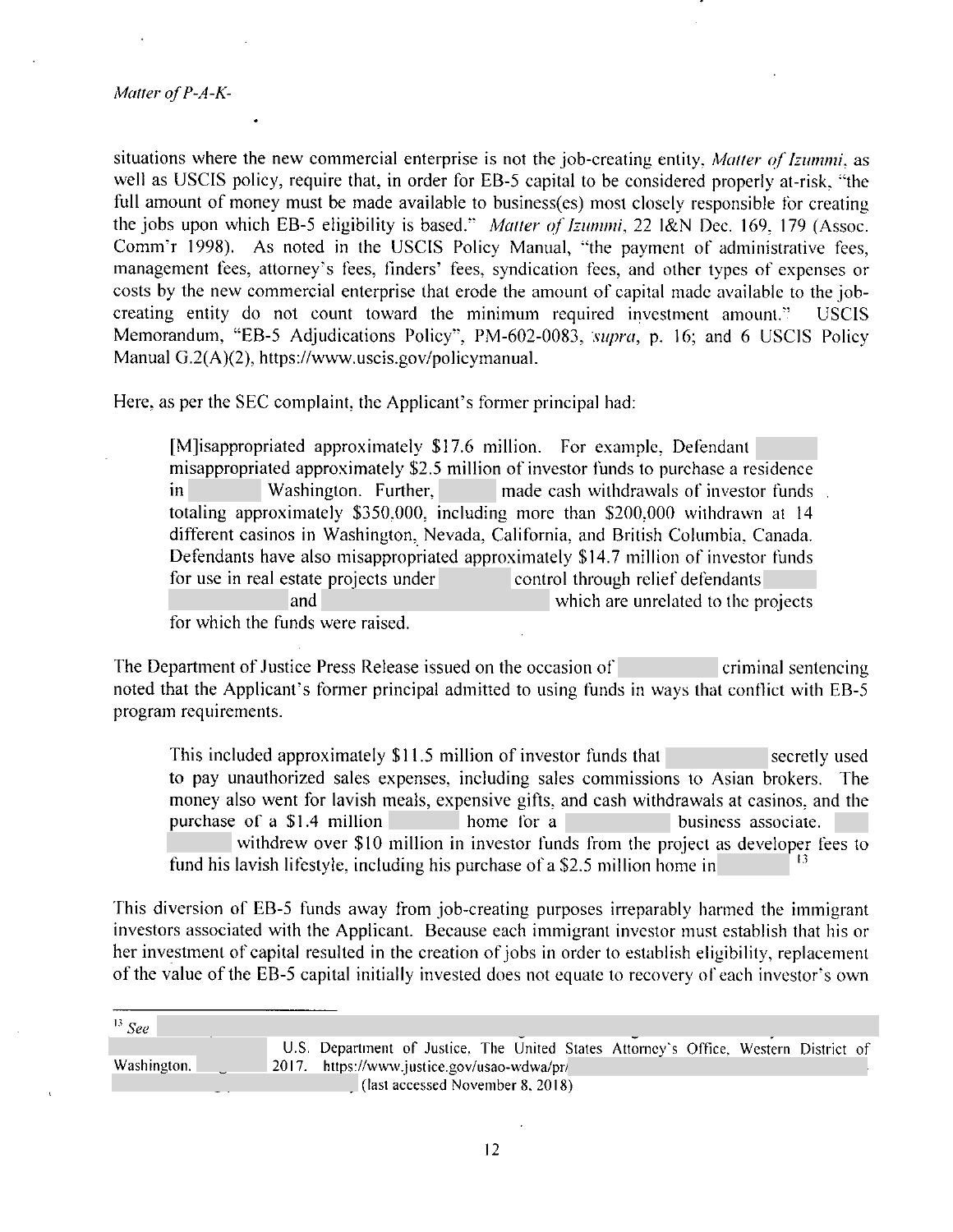capital. It further appears that the manner in which some misappropriated funds were used, such as in casinos, may preclude recovery altogether.

Here, despite the receiver's best efforts, even where misappropriated funds could be recouped, it is unclear that such funds recovered from any recipient of misappropriated capital would satisfy the capital at-risk requirement. *See lzummi,* 22 l&N Dec. at 179; *see also* 8 C.F.R. § 204.6 (i)(2) (requiring that each investor establish that he or she has placed the required amount of capital at risk for the purpose of generating a return). The diversion of funds by while in control of the Applicant confused, if not completely disrupted, the path of funds between the investors and any job creation. The record does not establish that the recovery of a portion of the value of these funds by the receiver represents the return of the original capital attributed to investors, or if these recovered funds were commingled with other funding sources. Thus, even if the Applicant were reaffirmed and allowed to participate again in the EB-5 program, the complications arising from the diversion perpetrated by would still leave the immigrant investors associated with it at a significant probability that they would be unable to establish their eligibility for the immigration benefits sought.

Furthermore, due to the diversion of funds occurring so early in the progress of the project, immigrant investors could not attempt to use eventual expenditures made in furtherance of the business plan to establish eligibility. The Applicant has not demonstrated that any investor capital had been expended on job creating activities prior to the diversion of funds by Although the value of these funds may have later been replaced, the record does not establish that the investors' own funds were used in subsequent expenditures or were otherwise available to the job-creating entity. Similarly, investors could not rely on income generated by project operations to ameliorate the harm. Therefore, the actions of and the Applicant directly interfered with the ability of those investors to demonstrate that their capital was placed and remained at-risk and in furtherance of job creation, in accordance with 8 C.F.R. § 204.6(j).

# b. Potential Material Changes Affecting Eligibility

The Applicant contends that its actions post-termination of its participation in the EB-5 program have resulted in significant job creation. In the response to our service motion, it asserts that "[b]etween 2016 and mid-July 2018, more than 3,100 new jobs for U.S. workers have been created through construction on the Project – nearly double the job-creation needed to support the 157 EB-5 investors who reaffinned their commitment to the project and remain fully invested."

Even if the Applicant had provided sufficient documentation to support this claim, it is unclear that any of the immigrant investors associated with the Applicant could benefit from this job creation. Each must demonstrate that their qualifying investment is within a regional center approved to participate in the EB-5 program. 8 C.F.R. § 204.6(m)(7). Here, the record does not establish that any job creation occurred prior to the November 2016 final agency action upholding the earlier termination of the Applicant's participation in the program. Furthermore, it is unclear that this alleged job creation resulted from the same business plan the immigrant investors relied on when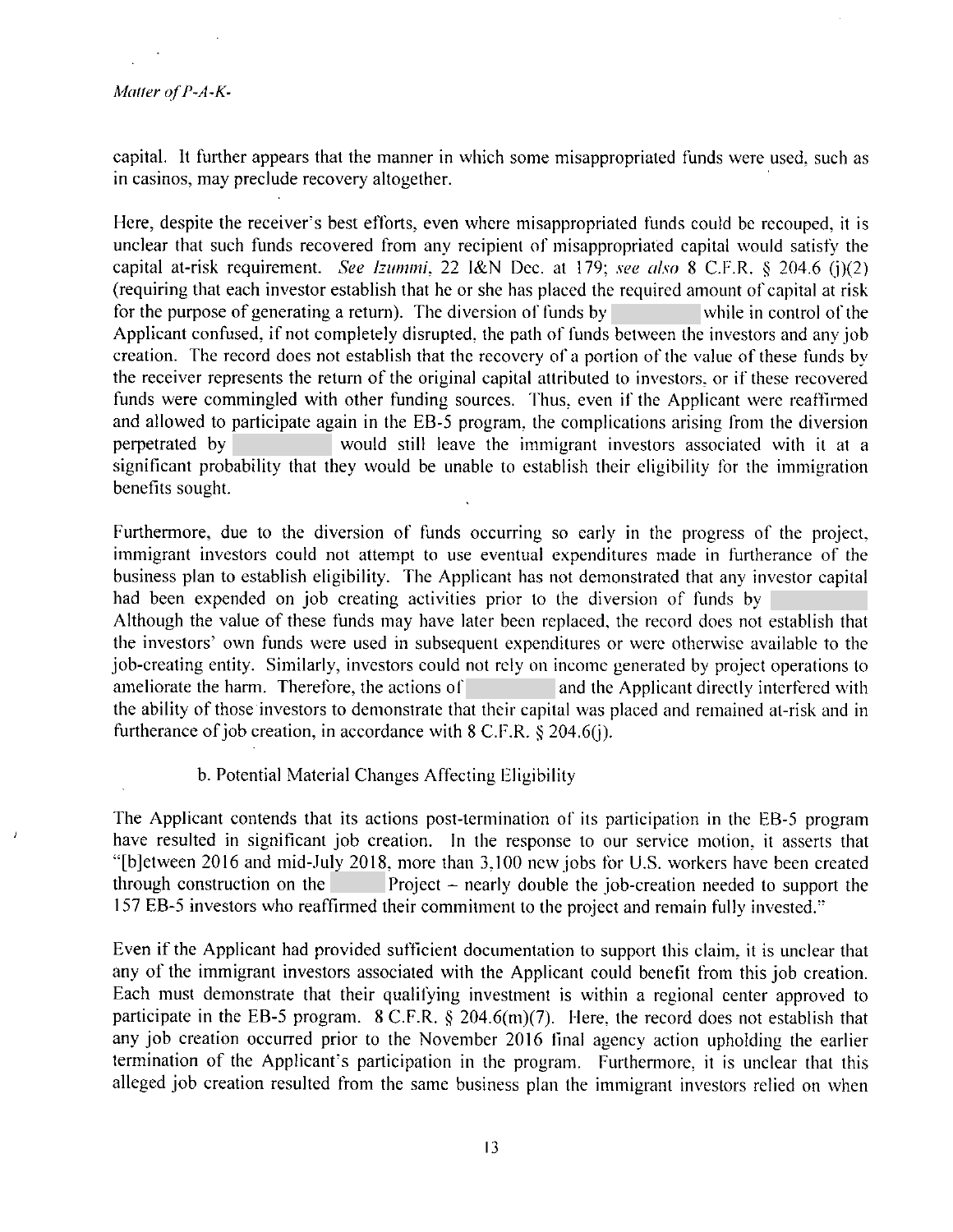they filed their petitions.

# C. Application of the Balancing Test

As we have stated previously in the dismissal of the appeal and the denial of the Applicant's motions, the question of whether to terminate a regional center's status is not limited solely to its prospects for future economic growth at the time of termination. Rather, we take into account a variety of factors, both positive and negative, that encompass past, present, and likely future actions. Our prior determinations that the Applicant no longer served the purpose of continuing to promote economic growth were based upon a review of the historical activities of the regional center as an entity, and analysis of its attempts to promote economic growth, as well as future potential promotion of economic growth. · In this decision, we again consider both positive and negative factors in reaching the conclusion that, on balance, the Applicant has failed to show continued promotion of economic growth in compljance with program requirements.

We find that the negative factors in this record carry significant weight. As outlined above and in our previous decisions, this case involves criminal misdeeds by the regional center's former principal - all of which went unchecked by the Applicant - including the defrauding of immigrant investors, federal regulators, and institutional investors. Although the Applicant emphasizes its remedial measures and later progress on the Tower project, a regional center cannot absolve itself of responsibility for a principal's crimes or other misdeeds simply by removing that principal.

In balancing the Applicant's mismanagement and its subsequent remedial measures, we find that the past mismanagement of the Applicant weighs more heavily than the assertion that such mismanagement may not occur in the future. While taking remedial action is a positive factor, we note that the change in ownership was externally imposed by court order when the district court appointed as the receiver. The benefits of his actions are tempered in part by the fact that his involvement was forced upon the Applicant by the injunctions against rather than an independent management decision made by the Applicant itself. The management and oversight function is critical to ensure that the Applicant is promoting economic growth in compliance with the program. In this case, the subsequent transfer of ownership to the with its familiarity with the EB-5 program and experience developing successful projects under the program, reflects positively on the Applicant, but it occurred only weeks before the termination of its participation in the program. Therefore, on balance, considering both the past actions as well as the new change in management, USCIS has determined that since initial designation, there has been a

net negative in the Applicant's management and oversight of its projects.

Importantly, we must further consider that, in this instance, the principal's actions and the Applicant's lack of oversight have resulted in real and direct harm to the immigrant investors' eligibility to comply with EB-5 program requirements notwithstanding the Applicant's remedial measures. Specifically, the diversion of investor funds may have undermined the investors' status irrespective of the Applicant's designation as a regional center. With respect to weighing the Applicant's progress on the Tower project against the above misdeeds and harm to investors, as we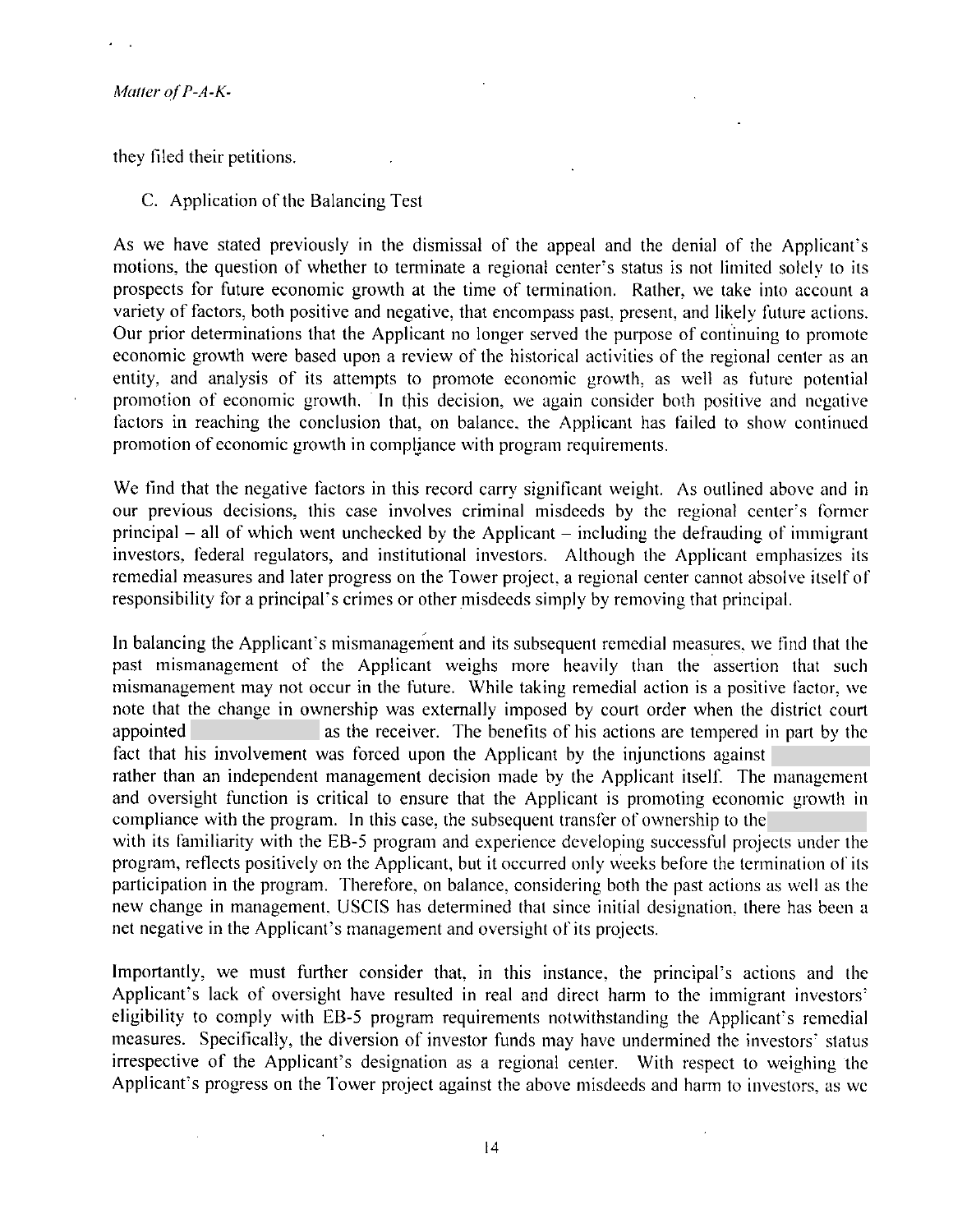noted in our June 2017 decision denying the motions, "that some projects may be or become viable does not outweigh the scope and seriousness of the prior fraud and mismanagement by the Applicant's former principal."

Moreover, the Applicant's assertions and evidence regarding this recent progress do not address or negate its prior failure to engage in the promotion of economic growth. We find that the lack of activity by the Applicant during the period of its participation in the EB-5 program weighs much more heavily than any prospective or realized activity taken after that time. For all of the above reasons, we find that the negative factors outweigh the positive factors in the record. The Applicant has not established that it was serving the regional center program's purpose.

# D. Pending Amendment to Regional Center Designation

With respect to the requested amendment of the Applicant's regional center designation, we again note that this filing included a new project that was beyond the scope of our request for an amendment to be filed in the event of new ownership. We also note that the amendment has not yet been adju'dicated by IPO, as it must await our decision on this motion first, and is therefore not ripe for our review. However, to the extent that the Applicant's response to our service motion includes copies of the supporting documentation relating to its amendment, we note that this evidence would not alter our above findings. The Applicant has provided documents for a transformed project as evidence of its future potential to promote economic growth. However, the fact that these <sup>p</sup>lans are substantially different from those submitted previously calls into question how they relate to the Applicant's efforts to promote economic growth prior to termination, and arc thus of very limited probative value and weight to the question of whether the Applicant continued to promote economic growth at the time the decision to terminate the regional center was made. Likewise, the introduction of a new hypothetical project is too speculative and prospective to overcome the Applicant's history of inactivity and mismanagement.

Furthermore, we note that despite the avowed efforts of the receiver and the Applicant's new management to prevent further harm to investors, the new project documents appear to present a dramatically different project than that originally submitted by the investors with their petitions. We decline to reach this issue in the present matter, but the introduction of new organizational documents, a new business plan, and a new economic analysis may constitute a material change.<sup>14</sup>

<sup>&</sup>lt;sup>14</sup> Consistent with *Matter of Izummi* and the Policy Manual, material changes to a Form I-526 made after filing may result in the investor's ineligibility if the investor has not obtained conditional permanent resident status and such petition may be denied. *See lzummi,* 22 l&N Dec. at l 76; *see also* 6 USCIS Policy Manual. *supm.* at G.4(C). If the Applicant made material changes to the business plan, organizational documents. and economic analysis originally submitted to and approved by USCIS. the Applicant could have jeopardized the eligibility of the immigrant investors associated with the projects under the Applicant's sponsorship. As such, it appears that the Applicant may have taken further actions that could harm its investors,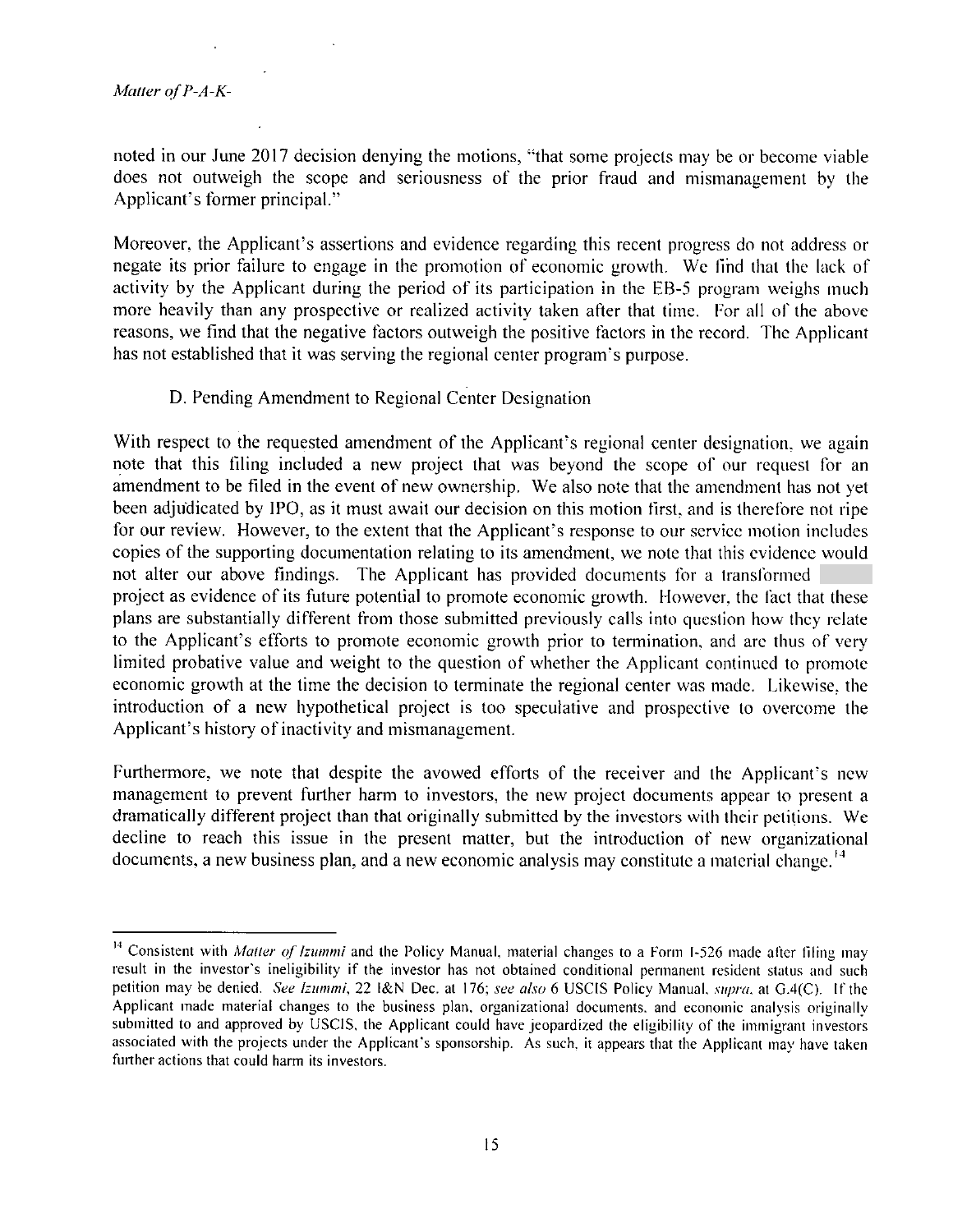Matter of P-A-K-

### VI. CONCLUSION

USCIS has considered all evidence in the record, including that provided in response to our service motion to reopen, "for relevance, probative value, and credibility, both individually and within the context of the totality of the evidence," in determining whether reinstatement of the Regional Center's designation is justified and/or whether the earlier final agency decision to terminate was the correct outcome. *See Matter of Chawathe*, 25 I&N Dec. 369, 376 (AAO 2010). For the reasons set forth above, USCIS has determined by a preponderance of the evidence that the Applicant has not overcome the grounds alleged by the Chief in his notice of termination, and thus upholds the Chief's finding that it no longer serves the purpose of continuing to promote economic growth in compliance with the program. We note that this determination does not prevent the Applicant from filing a new Form 1-924 to demonstrate its eligibility for designation as a regional center.

**ORDER:** The motions are denied.

Cite as *Mauer <f P-A-K-,* ID# 1784790 (AAO Dec. 4, 2018)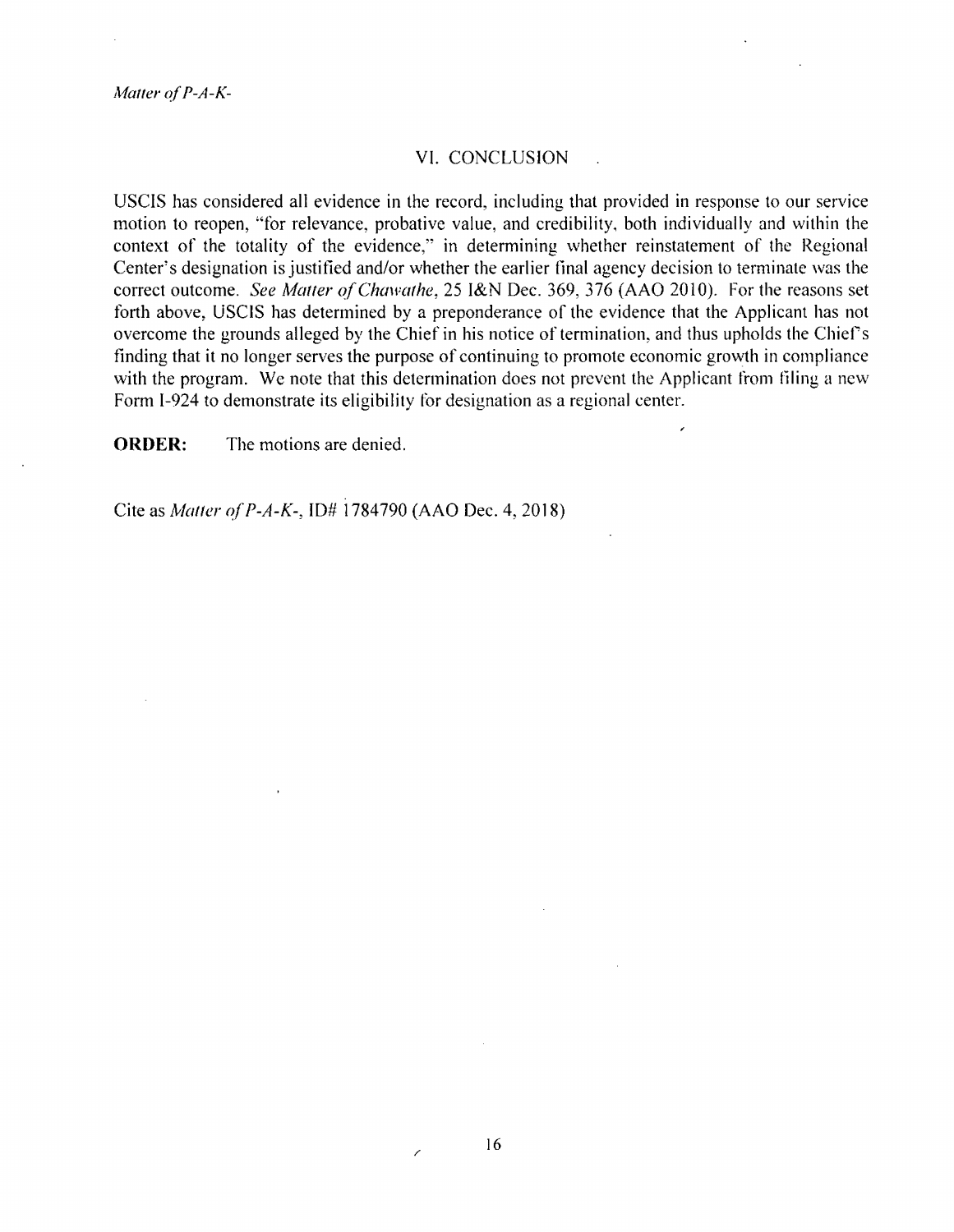$\overline{\mathcal{L}}$ 

 $\overline{\phantom{a}}$ 

 $\bar{z}$ 

à,

# Appendix A

# Detailed Timeline

| $\mathfrak{F}^{\mathbb{C}}_{\mathbb{C}^{\mathbb{C}}\times\mathbb{C}^{\mathbb{C}}}$ | gal and a community                                                                                                                 |                                                                                                                                                                                |
|------------------------------------------------------------------------------------|-------------------------------------------------------------------------------------------------------------------------------------|--------------------------------------------------------------------------------------------------------------------------------------------------------------------------------|
| June 28, 2010                                                                      | Applicant requests initial<br>designation.                                                                                          |                                                                                                                                                                                |
| June 06, 2013                                                                      | <b>USCIS</b> grants Applicant's<br>initial designation.                                                                             |                                                                                                                                                                                |
| December 31, 2013                                                                  | USCIS receives the<br>Applicant's Form I-924A<br>for fiscal year 2013.                                                              |                                                                                                                                                                                |
| February 2014                                                                      | Investors begin to file I-<br>526s associated with<br>and<br><b>NCEs</b>                                                            | 178 immigrant investors filed their<br>petitions through the Applicant between<br>February 2014 and August 2015.                                                               |
| December 23, 2014                                                                  | <b>USCIS</b> receives the<br>Applicant's Form I-924A<br>for fiscal year 2014.                                                       |                                                                                                                                                                                |
| 2015                                                                               |                                                                                                                                     | SEC files a complaint in the U.S.<br>District Court for the Western District of<br>Washington against the Applicant,<br>several related entities, and its former<br>principal. |
| 2015                                                                               |                                                                                                                                     | The district court grants an injunction<br>freezing the Applicant and related<br>entities' assets and placing it in<br>receivership.                                           |
| December 24, 2015                                                                  | USCIS notifies the<br>Applicant of its intent to<br>terminate its regional<br>center designation.                                   |                                                                                                                                                                                |
| December 29, 2015                                                                  | <b>USCIS</b> receives the<br>Applicant's Form I-924A<br>for fiscal year 2015 and an<br>amended Form I-924A for<br>fiscal year 2014. |                                                                                                                                                                                |
| January 28, 2016                                                                   | <b>USCIS</b> receives the                                                                                                           |                                                                                                                                                                                |

<sup>15</sup>This is not a comprehensive list of all evidence submitted at each moment in the timcline. All evidence has been considered in this decision.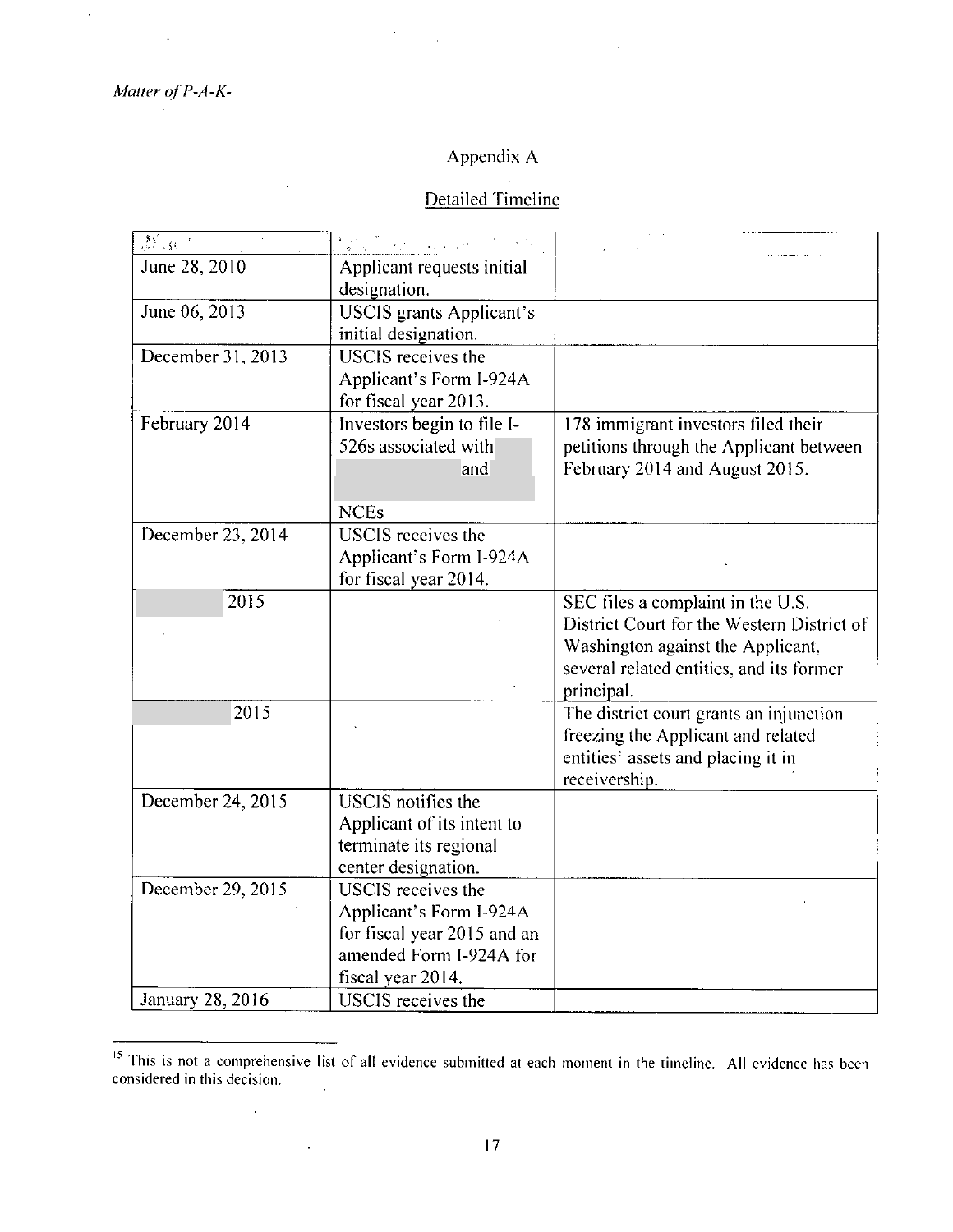$\hat{\mathbf{v}}$ 

 $\hat{\mathcal{L}}$ 

 $\overline{\phantom{a}}$ 

 $\bar{\star}$ 

 $\bar{\beta}$ 

| ter            | <b>TANKA HIGHTAIN</b>                                                          | $\frac{1}{2} \left( \left\{ \hat{U}_{\text{A}} \right\} - \left\{ \hat{U}_{\text{A}} \right\} \right) \leq \frac{1}{2} \left( \frac{1}{2} \left( \hat{U}_{\text{A}} \right) - \left( \hat{U}_{\text{A}} \right) \right) \leq \frac{1}{2} \left( \hat{U}_{\text{A}} \right) \leq \frac{1}{2} \left( \hat{U}_{\text{A}} \right) \leq \frac{1}{2} \left( \hat{U}_{\text{A}} \right) \leq \frac{1}{2} \left( \hat{U}_{\text{A}} \right) \leq \frac{1}{2}$                                                                                                                                                                                                                                                                                                                                                                                                                                                                                                                                                         |
|----------------|--------------------------------------------------------------------------------|---------------------------------------------------------------------------------------------------------------------------------------------------------------------------------------------------------------------------------------------------------------------------------------------------------------------------------------------------------------------------------------------------------------------------------------------------------------------------------------------------------------------------------------------------------------------------------------------------------------------------------------------------------------------------------------------------------------------------------------------------------------------------------------------------------------------------------------------------------------------------------------------------------------------------------------------------------------------------------------------------------------|
|                | Applicant's response to the<br>NOIT.                                           |                                                                                                                                                                                                                                                                                                                                                                                                                                                                                                                                                                                                                                                                                                                                                                                                                                                                                                                                                                                                               |
| 2016           | <b>USCIS</b> terminates the<br>Applicant's regional center<br>designation.     |                                                                                                                                                                                                                                                                                                                                                                                                                                                                                                                                                                                                                                                                                                                                                                                                                                                                                                                                                                                                               |
| April 25, 2016 | Applicant files appeal of<br>USCIS' termination with<br>the AAO.               | • Receiver's Recovery Plan<br>• Receiver's Motion for Authority to<br>Market and Sell Receivership Assets,<br><b>Establish Sales Procedures and</b><br>Engage Broker<br>• Receiver's Reply to Defendants'<br>Opposition to Receiver's Motion for<br>Authority to Market and Sell<br>Receivership Assets, Establish Sales<br>Procedures and Engage Broker<br>• Receiver's Reply to Non-Party<br>Investors' Support of the Receiver's<br>Motion for Authority to Market and<br>Sell Receivership Assets, Establish<br>Sales Procedures and Engage Broker<br>• District court Order Granting in Part<br>and Denying in Part the Receiver's<br>Motion for Authority to Market and<br>Sell Receivership Assets, Establish<br>Sales Procedures and Engage Broker<br>• Declaration of<br>Executive Director of the<br>discussing<br>project restructuring<br>proposal; Supporting attachments A-<br>H<br>• Signed Purchase and Sale Agreement<br>Affidavit<br>from<br>CEO of<br>of<br>• Signed Letter of Intent from |
| June 06, 2016  | Applicant files supplement<br>to its appeal of USCIS'<br>termination with AAO. | • Receiver's Memorandum and<br>Recommendation for Disposition of<br><b>Related Assets</b><br>• Receiver's Supplemental<br>Memorandum for Disposition of                                                                                                                                                                                                                                                                                                                                                                                                                                                                                                                                                                                                                                                                                                                                                                                                                                                       |

 $\hat{\mathbf{r}}$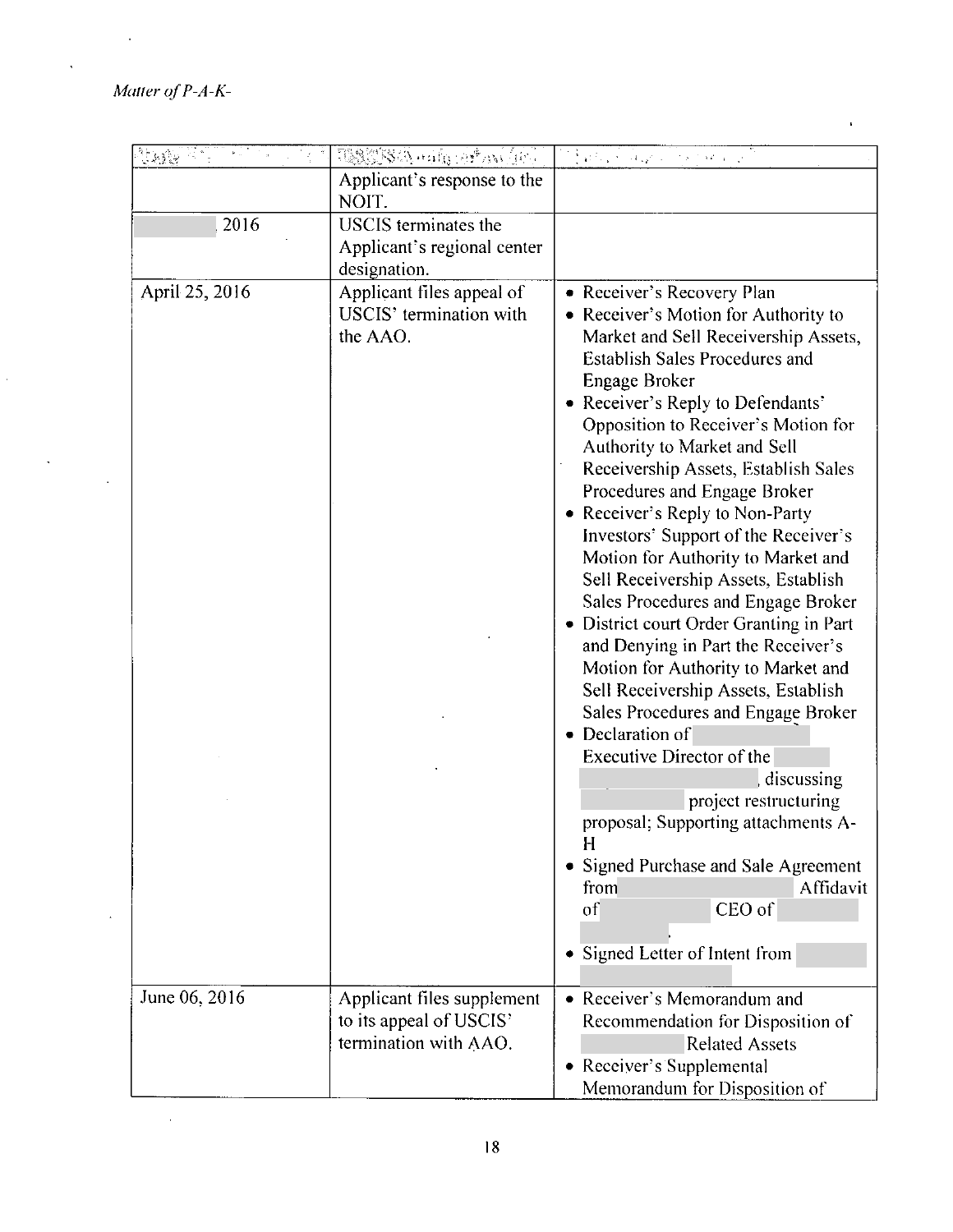*Matter of P-A-K-*

 $\sim$ 

 $\hat{\boldsymbol{\epsilon}}$ 

 $\bar{z}$ 

.

| <b>PAYES</b>      | USCHER SURVALOR                                                                                        | <b>CATCART AT</b><br>计内容 网络木                                                                                                                                                                                                                                                                                                                                                                                                                                                                                                                                                                                                                                                                                                                      |
|-------------------|--------------------------------------------------------------------------------------------------------|---------------------------------------------------------------------------------------------------------------------------------------------------------------------------------------------------------------------------------------------------------------------------------------------------------------------------------------------------------------------------------------------------------------------------------------------------------------------------------------------------------------------------------------------------------------------------------------------------------------------------------------------------------------------------------------------------------------------------------------------------|
|                   |                                                                                                        | <b>Related Assets</b><br>• District court Order Approving<br>Receiver's Recommendation<br>• Letter from<br>President of the<br>confirming<br>has<br>been designated by<br>to<br>assume control of Applicant<br>• Declaration of<br>owner of<br>and Exhibits A-F                                                                                                                                                                                                                                                                                                                                                                                                                                                                                   |
| July 29, 2016     | Applicant files second<br>supplement to its appeal of<br>USCIS' termination with<br>AAO.               | • Receiver's Motion for Final Approval<br><b>Related Assets and Exhibits</b><br>of<br>• Receiver's Declaration in Support of<br>Motion for Final Approval of<br>Disposition of<br>Related<br><b>Assets and Exhibits</b><br>• Exhibit A Notice to Investors<br>• Exhibit B Master Agreement (with<br>Exhibits A through N)<br><b>Exhibit C Proposed Order</b><br>Amending Order Appointing<br>Receiver<br>• Proposed Order Granting Final<br>Approval of Disposition of<br><b>Related Assets</b><br>• Order Granting Final Approval of<br>Disposition of<br>Related<br>Assets<br>• Order Granting Motion to Modify<br>Receivership Order<br>Letters from Receiver,<br>οf<br>and<br>of<br>regarding arrangements for alternative<br>regional center |
| November 02, 2016 | AAO issues decision<br>upholding the termination<br>of the Applicant's regional<br>center designation. | Final Agency Decision Terminating<br><b>Regional Center</b>                                                                                                                                                                                                                                                                                                                                                                                                                                                                                                                                                                                                                                                                                       |

 $\sim$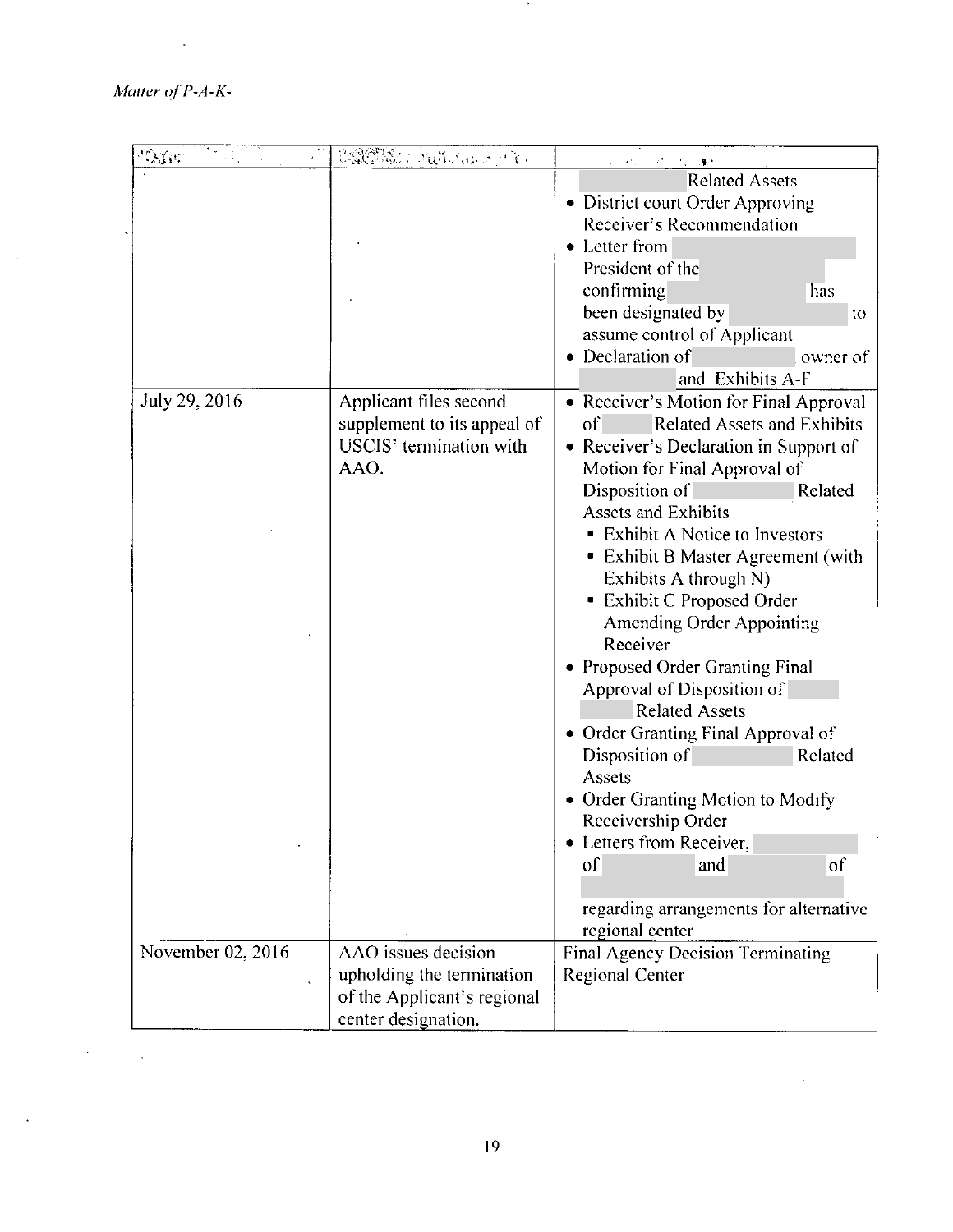*Malter of P-A-K-*

ţ.

.

| December 02, 2016 | Applicant files motions to | • Declaration of<br>and                |
|-------------------|----------------------------|----------------------------------------|
|                   | reopen and reconsider      | supporting Exhibits 1-15 <sup>16</sup> |
|                   | AAO's dismissal of its     | • Declaration of<br>and                |
|                   | appeal.                    | supporting Exhibits 1-4                |
|                   |                            | <b>Executed Versions of:</b>           |
|                   |                            | • Closing Agreement                    |
|                   |                            | • Termination Agreement                |
|                   |                            | • Liability Releases                   |
|                   |                            | • Limited Liability Company            |
|                   |                            | Membership Transfer and Assignment     |
|                   |                            | Agreement & Executed Amended and       |
|                   |                            | Restated Limited Liability Company     |
|                   |                            | Agreement                              |
|                   |                            | First                                  |
|                   |                            | Amended and Restated Limited           |
|                   |                            | Partnership Agreement                  |
|                   |                            | First                                  |
|                   |                            | <b>Amended and Restated Limited</b>    |
|                   |                            | Partnership Agreement                  |
|                   |                            | • Amended and Restated Loan            |
|                   |                            | <b>Agreement Between</b>               |
|                   |                            | and the<br><b>NCEs</b>                 |
|                   |                            | • Promissory Note Between              |
|                   |                            | and                                    |
|                   |                            |                                        |
|                   |                            | • Promissory Note Between              |
|                   |                            | and                                    |
|                   |                            |                                        |
|                   |                            | • Notice to EB-5 Investors re: Opt     |
|                   |                            | In/Out (less exhibits)                 |
|                   |                            | • Updated Economic Impact Report       |
|                   |                            | dated November 30. 2016                |
| 2017              | pleads guilty              |                                        |
|                   | to conspiracy to commit    |                                        |
|                   | wire fraud and scheming to |                                        |
|                   | conceal information from   |                                        |
|                   | the United States          |                                        |
| June 09, 2017     | AAO issues denial of       |                                        |

l,

 $16$ <sup>16</sup> These exhibits included the Third Amended and Restated Limited Liability Company Operating Agreement of an executed Development Agreement, and the executed Master Agreement. less exhibits. and First Amendment to Master Agreement. among other materials, all of which were reviewed.

 $\hat{\mathbf{v}}$